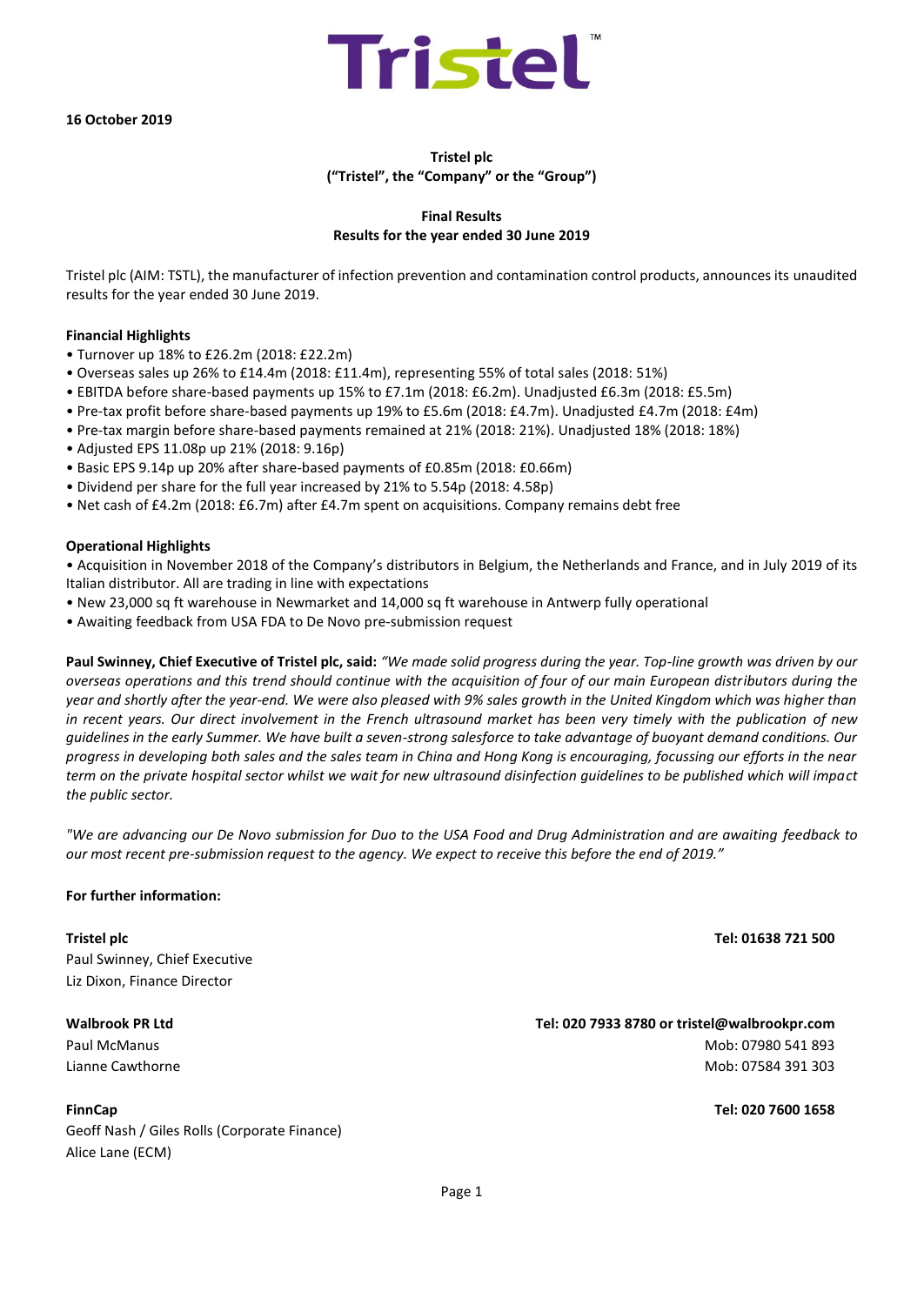# **Chairman's Statement**

We made solid progress during the year to 30 June 2019. Sales grew to £26.2m from £22.2m in 2018, an increase of 18%. The proportion of our revenue generated in overseas markets continued to increase and reached 55% in the year (2018: 51%). Overseas sales grew by 26% whilst UK sales grew by 9%. This difference in the pace of growth, across our various markets, reflects the higher market penetration in the United Kingdom than so far achieved in overseas markets.

In November 2018 we acquired our three distributors in Belgium, the Netherlands and France. During the seven and a half months leading up to 30 June that they were under our ownership, they registered sales of £2.1m. If they had continued as our distributors, we estimate that they would have purchased £0.4m of Tristel products from us during that period, and so we estimate that the acquisition has impacted the financial year by increasing sales by £1.7m. If the acquisition had not taken place, our reported sales growth would have been 10%, rather than 18%.

Pre-tax profit before share-based payments was £5.6m compared to £4.7m last year, an increase of 19%. (Unadjusted pre-tax profit of £4.7m compared to £4m last year, an increase of 18%.) Our pre-tax profit margin, which is a key measure of our performance, and before share-based payments, remained at 21%, while pre-tax profit margin also remained consistent at 18%. Adjusted earnings per share (EPS), before share-based payments, were 11.08 pence, up from 9.16 pence last year. Basic EPS were 9.14 pence, a 20% increase from last year, after a share-based payment charge of £0.852m (2018: £0.665m). This charge is a non cash item.

The Group has continued to be highly cash generative and on 30 June 2019 the cash balance was £4.2m (2018: £6.7m), notwithstanding the acquisition during the year of its three distributors in Belgium, the Netherlands and France which involved a cash outlay of £4.7m. In line with the Company's ordinary dividend policy, the Board is recommending that the final dividend is 3.50 pence (2018: 2.98 pence), an increase of 17%. Including the interim dividend of 2.04 pence (2018: 1.60 pence), and the proposed final dividend, the total dividend for the year will be 5.54 pence (2018: 4.58 pence), an increase of 21%.

We continued to invest for future growth. During the year we spent £0.5m on product development and testing (2018: £0.5m) and £0.2m on intellectual property protection (2018: £0.2m). Both these expenditures are held in intangible assets. We invested £0.7m (2018: £1.0m) in regulatory and product enhancement programmes where we have recognised this cost as an expense. Included in this cost is an amount of £0.5m (2018: £0.5m) relating to our initiative to enter the United States market which commenced in 2014. The cumulative investment in this regulatory project and in the establishment of a commercial structure within the country has been £1.7m.

Whilst no revenues have yet been generated from the United States, significant progress has been made to build a commercial platform from which to enter the market. During the year we continued to generate data required for a submission which we intend to make to the Food and Drug Administration (FDA) to obtain pre-market approval for our foam-based Duo product as a high-level disinfectant for medical devices. We have already received approvals from the Environmental Protection Agency (EPA) for Duo. We have entered into a partnership with Parker Laboratories based in New Jersey by which we have put in place manufacturing capability and a national distribution network. We do not yet have employees in the United States but have established a subsidiary.

This is my first address as Chairman, having succeeded Francisco Soler at last December's Annual General Meeting. To further develop our Board of Directors we have appointed Dr Bruno Holthof as an independent Non-Executive Director. Bruno is Chief Executive of Oxford University Hospitals NHS Trust.

As I look back upon my first ten months as Chairman, I believe that the Group has successfully navigated its way through a year in which Brexit was anticipated to take place, an event which posed significant challenges, particularly in terms of manufacture. Brexit is yet to occur and has been pushed back, and we expect the challenges it brings to repeat this financial year. However, I believe the Group is well-placed to weather this and any economic downturn that may follow. Finally, I would like to pay tribute to and thank all our employees who have given great service to the Company during the year.

Paul Barnes Chairman 15 October 2019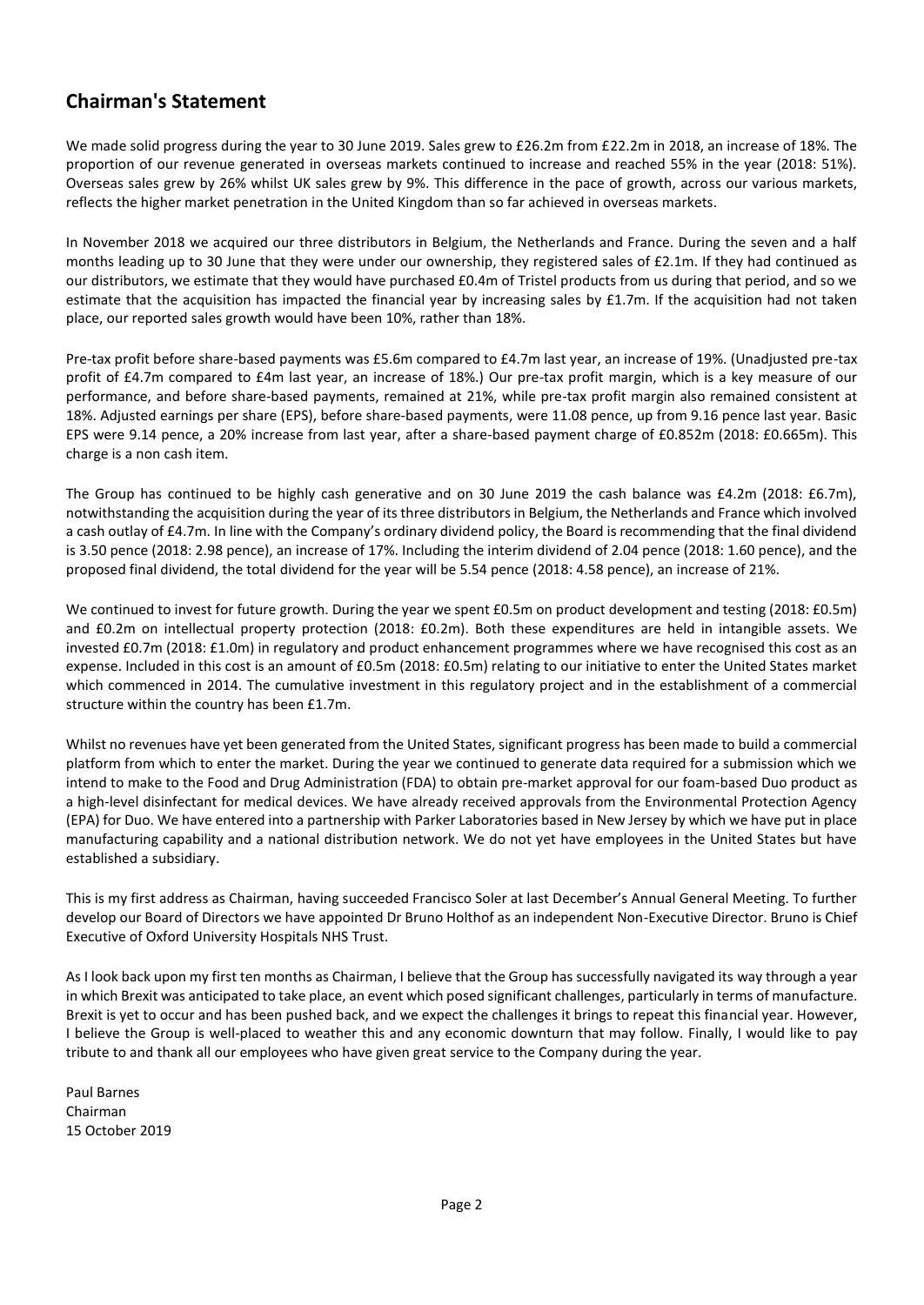# **Chief Executive's Report**

# **Overview**

Group revenue was up 18%, adjusted pre-tax profit was up 19% (pre-tax profit up 18%) and adjusted EPS was up 21% (basic EPS up 20%). We ended the year with cash of £4.2m. The Group is debt-free.

In October 2016, we set out our financial plan for the three years to 30 June 2019. The two key financial targets of the plan were sales growth in the range of 10% to 15% per annum as an annual average over the three years, and the achievement in each year of a pre-tax profit margin (excluding share-based payment charges) of at least 17.5%. Both targets became Key Performance Indicators (KPIs) of the Group. We can report that both these KPI's have been met throughout the three years.

On 18 November 2018 we acquired three companies, known to us as the Ecomed Group ("Ecomed"), and consisting of Ecomed Services N.V. (Belgium), Ecomed Nederlands B.V. (Netherlands), and Ecomed SARL (France). Each of the three companies have been distributors of Tristel products: since 2005 in Belgium; since 2013 in the Netherlands and 2016 in France. The companies have each changed their corporate name to "Tristel" and represent Tristel Western Europe in our organisational structure.

During the year the Ecomed acquisition contributed £1.7m to Group sales. If the three companies had continued as distributors and the acquisition had not taken place, Group sales would have been £24.46m and sales growth would have been 10%.

Strategically, the acquisition expands our direct presence throughout much of continental Europe, and our coverage was further increased shortly after the year-end with the acquisition of the remaining 80% of the share capital of Tristel Italia Srl, bringing this company under our complete ownership and control.

The management teams of our Western Europe and Italian acquisitions are continuing as part of the Group management and sales team. All four companies are essentially sales organisations and have boosted the UK and European sales force to 30, and the global sales force to 41. The total Group-wide headcount at 30 June 2019 was 146. The Ecomed acquisition has also added a 14,000 sq. ft. warehouse facility in Antwerp to our Group's logistics infrastructure.

We are proposing a final dividend of 3.50 pence per share (2018: 2.98 pence), making 5.54 pence (2018: 4.58 pence) in total for the year, an increase of 21%. If approved, the final dividend will be paid on 20 December 2019 to shareholders on the register at 22 November 2019. The corresponding ex-dividend date is 21 November 2019.

# **Our business: What our marketplace looks like**

Our entire business is focussed on preventing the transmission of microbes from one object or person to another. We pursue this purpose because microbes can be a source of infection to humans and animals. They can cause illness or death and place a heavy cost on individuals and society. We achieve our purpose by applying a very powerful disinfectant - chlorine dioxide to the target surface or medical instrument.

We are unique worldwide in using chlorine dioxide as a high-performance disinfectant for medical instruments. We are also one of a very few companies worldwide that can legitimately claim to be exclusively an infection prevention business.

Our mission is most relevant to hospitals where the risks of infection to individuals are highest. In the hospital market, which we refer to as human healthcare, we brand our products Tristel. The risk of cross infection is also relevant to veterinary practices, or animal hospitals, and in the animal healthcare market we brand our products Anistel. Finally, the control of microbial contamination is also very relevant in critical manufacturing environments, for example cleanrooms, and in this market our products are branded Crystel.

A hospital is a vast, multi-faceted organisation. We are not only unique in providing chlorine dioxide as a high-performance disinfectant within hospitals, but we are also unique in our focus upon specific clinical departments within them. We target clinical departments that carry out diagnostic procedures with small heat-sensitive medical instruments. These include: the nasendoscope used in Ear, Nose and Throat departments; the laryngoscope blade used in emergency medicine; tonometers used in ophthalmology, and ultrasound probes used in both women and men's health. In these departments, we are the only simple to implement, affordable, high-performance disinfection method available. Consequently, in geographical markets in which we have been present for some time, we hold a truly significant market share.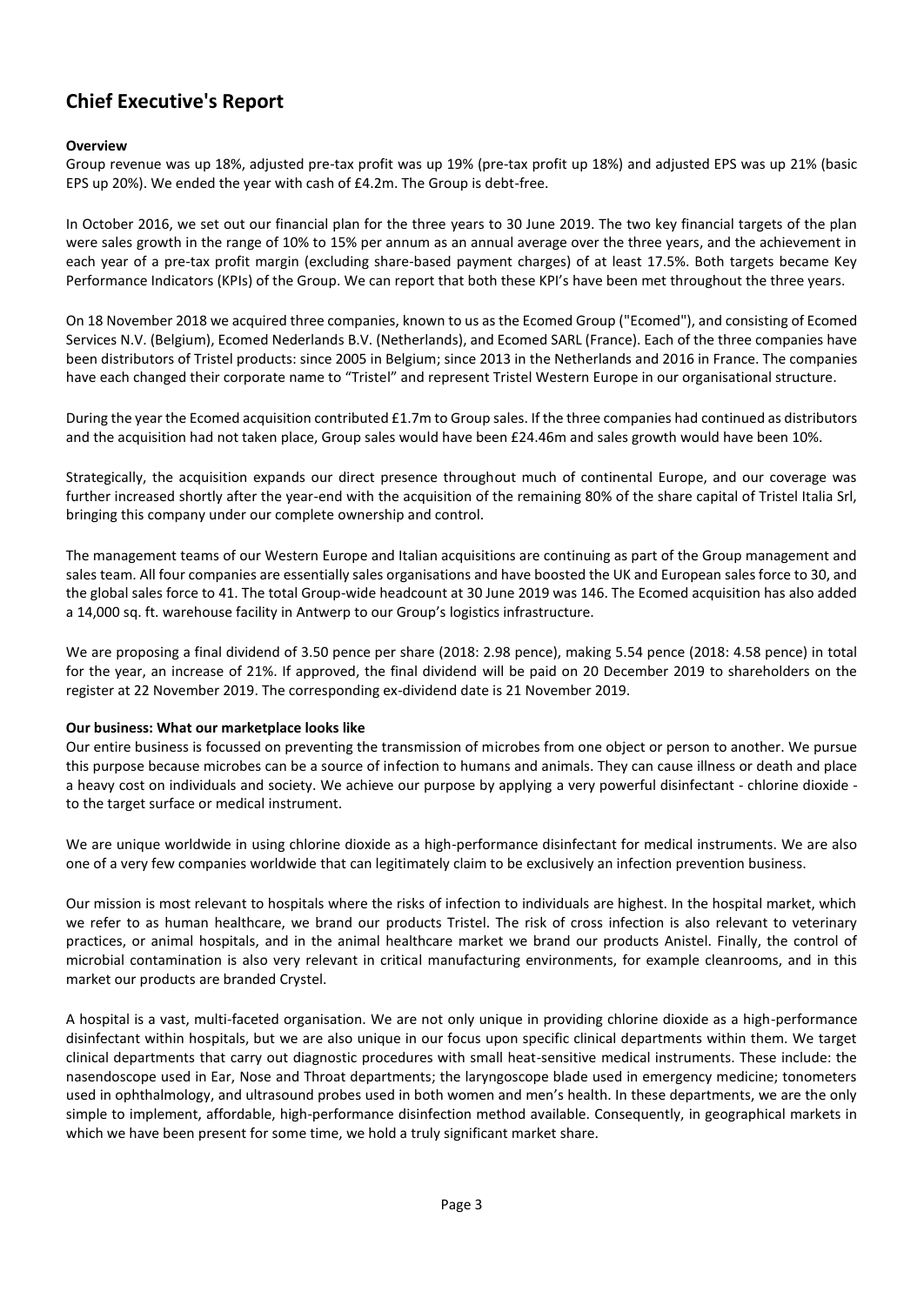Infection prevention is a basic requirement for the safe and effective provision of healthcare. This is true in all hospitals in all countries. Our primary focus is on the acute hospital, but the trend is for medical device procedures to take place outside of the hospital, and the pool of opportunity for the sale of our products can be expected to expand substantially over the long term.

Brexit cast its spell over the year. To forestall any potential disruption to our customers' supply chain we built inventory of all component parts and finished products in the run up to 31 March and encouraged key domestic and overseas customers to increase their stockholdings of our products. Brexit did not take place and we believe that most of our customers' inventory holdings were then wound down again in the final quarter of the year. We anticipate that a similar cycle will repeat as we approach 31 October 2019.

The other significant event relating to Brexit was to move the location of our Notified Body from BSI's office in the United Kingdom to BSI in Amsterdam. We believe this will ensure our ability to CE mark our disinfectants and sell them within Europe irrespective of the outcome of the Brexit negotiation.

Notwithstanding this near-term uncertainty relating to our trading relationship with Europe and the rest of the world, the outlook for the Company remains very positive.

# **How We Service Our Market**

Over 95% of our revenues are of repeat consumable products that perform a vital function in hospitals. Their use is for the most part non-discretionary. Our products are typically small packaged goods, requiring no after sales service, other than comprehensive training. Capital sales, service and maintenance do not feature, therefore, in a significant way in our revenue model.

We sell our products directly to end-users in those markets in which we have established a direct operational presence, and through distributors in markets where we have no presence.

| £000's                             |                       |            | <b>Unaudited</b><br>2018-19 | 2017-18 | Year on year<br>change | Percentage<br>change |
|------------------------------------|-----------------------|------------|-----------------------------|---------|------------------------|----------------------|
| Human Healthcare                   | Direct sales          | UK         | 10,024                      | 8,912   | 1,112                  | 12%                  |
|                                    |                       | EU         | 6,650                       | 4,087   | 2,563                  | 63%                  |
|                                    |                       | <b>ROW</b> | 4,273                       | 3,961   | 312                    | 8%                   |
|                                    | Sales to distributors | EU         | 1,534                       | 1,559   | (25)                   | (2)%                 |
|                                    |                       | <b>ROW</b> | 1,465                       | 1,350   | 115                    | 9%                   |
| Contamination Control Direct sales |                       | UK         | 1,205                       | 1,258   | (53)                   | 4%                   |
|                                    |                       | EU         | 37                          | 34      | 3                      | 9%                   |
|                                    |                       | <b>ROW</b> | 51                          | 44      | 7                      | 16%                  |
|                                    | Sales to distributors | EU         | 122                         | 96      | 26                     | 27%                  |
|                                    |                       | <b>ROW</b> |                             |         |                        |                      |
| <b>Animal Healthcare</b>           | Direct sales          | UK         | 79                          | 96      | (17)                   | (18)%                |
|                                    |                       | EU         | 8                           | 3       | 5                      | 167%                 |
|                                    |                       | <b>ROW</b> | 212                         | 195     | 17                     | 9%                   |
|                                    | Sales to distributors | UK         | 488                         | 569     | (81)                   | (14)%                |
|                                    |                       | EU         | 21                          | 56      | (35)                   | (63)%                |
|                                    | <b>Group sales</b>    |            | 26,169                      | 22,220  | 3,949                  | 18%                  |

*Our revenues - by sales channel*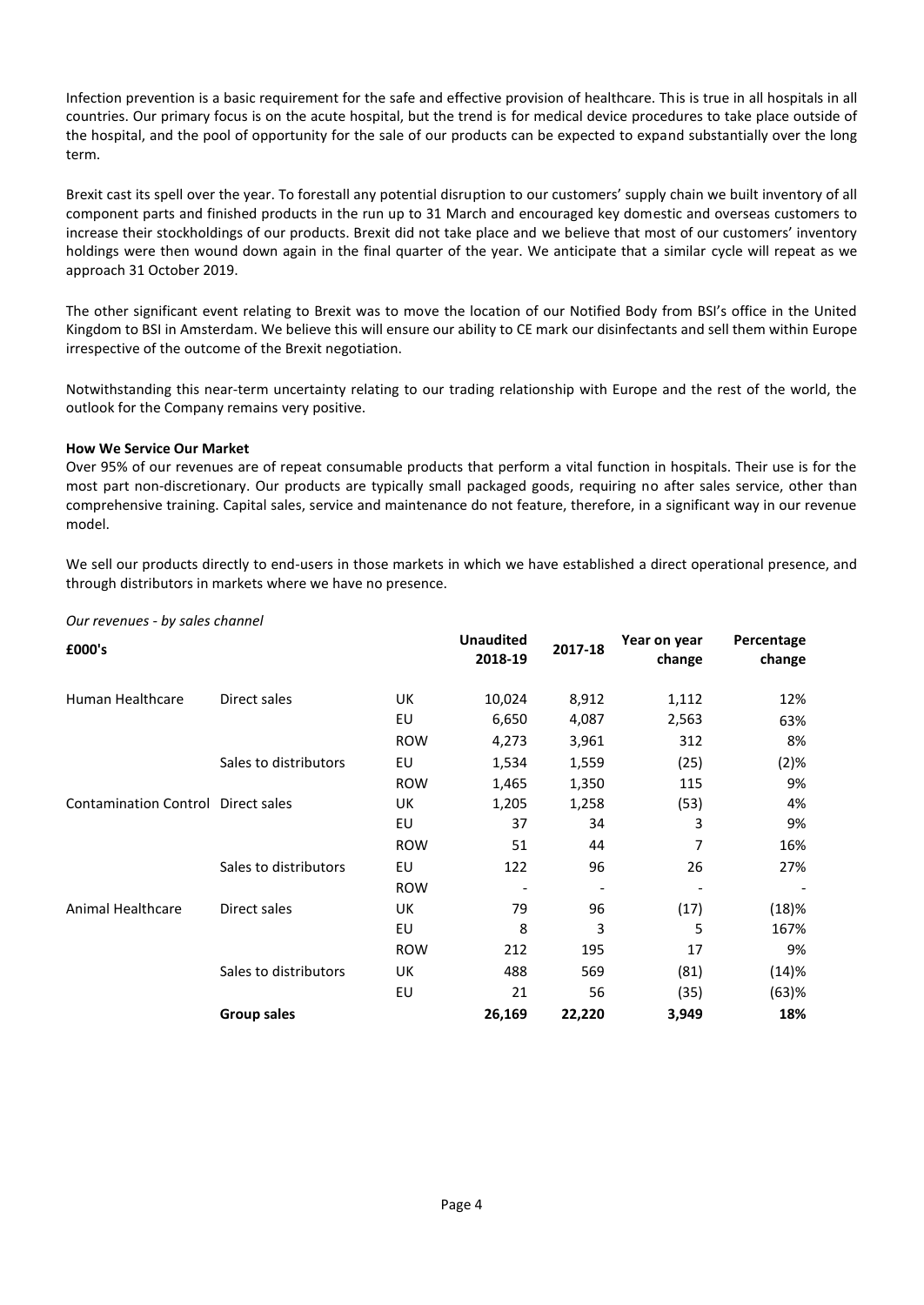# *Our revenues - by technology*

The majority of our sales are of chlorine dioxide (CI02) based products; but we do formulate, manufacture and sell products utilising other disinfectant chemistries. These include quaternary ammonium compounds, peracetic acid and alcohol. In 2019, £3.7m of our sales were of non-chlorine dioxide chemistries representing 14% of the total (2018: £3.8m representing 17%). As our chlorine dioxide product sales increase at a faster pace than non-chlorine dioxide product sales, and as we continue to find ways to persuade customers to switch to chlorine dioxide as a superior disinfection technology, we expect this percentage to continue to reduce in significance.

| £000's                       |                       |       | <b>Unaudited</b><br>2018-19 | 2017-18 | Year on year<br>change | Percentage<br>change |
|------------------------------|-----------------------|-------|-----------------------------|---------|------------------------|----------------------|
| Human Healthcare             | Direct sales          | CI02  | 20,009                      | 16,167  | 3,842                  | 24%                  |
|                              |                       | Other | 938                         | 793     | 145                    | 18%                  |
|                              | Sales to distributors | CI02  | 2,089                       | 1,995   | 94                     | 5%                   |
|                              |                       | Other | 910                         | 914     | (4)                    | (1)%                 |
| <b>Contamination Control</b> | Direct sales          | CI02  | 234                         | 148     | 86                     | 58%                  |
|                              |                       | Other | 1,059                       | 1,188   | (129)                  | $(11)\%$             |
|                              | Sales to distributors | CI02  | 74                          | 56      | 18                     | 32%                  |
|                              | Other                 | Other | 48                          | 40      | 8                      | 20%                  |
| Animal Healthcare            | Direct sales          | CI02  | 15                          | 30      | (15)                   | (50)%                |
|                              |                       | Other | 284                         | 264     | 20                     | 8%                   |
|                              | Sales to distributors | CI02  | 2                           | 5       | (3)                    | $(60)$ %             |
|                              |                       | Other | 507                         | 620     | (113)                  | (18)%                |
|                              | <b>Group sales</b>    |       | 26,169                      | 22,220  | 3,949                  | 18%                  |

#### *Our revenues - by portfolio and geographical split*

Revenues increased by 18% in the year. UK sales grew by 9% and overseas sales by 26%. Overseas sales are made via two channels: through the Company's wholly-owned subsidiaries in Germany, Poland, Switzerland, Russia, Hong Kong, China, Australia, New Zealand, Belgium, France, The Netherlands and via third party distributors. Overseas subsidiary sales to end users increased by 35% to £11.233m in the year, whilst overseas sales to distributors increased by 3% to £3.14m (excluding £0.488m UK distributor sales within the UK).

#### **Our Strategic Assets**

We consider the assets that enable the Company to achieve its strategic goals to be:

• Our chlorine dioxide chemistry, about which there are three critically important elements:

1. The formulation is proprietary;

2. We remain the only company using chlorine dioxide for the decontamination of medical instruments in the world, which gives us a genuine point of difference from all other infection prevention companies;

3. The length of time that we have enjoyed this position has allowed us to collate a significant body of knowledge, including published scientific data, the testimony of almost two decades of safe use, a significant global footprint of regulatory approvals and a library of proven compatibility with hundreds of medical instruments, all of which would take a newcomer significant time and cost to match.

• Intellectual property protection - at 30 June 2019, we held 277 patents granted in 36 countries providing legal protection for our products;

• Our people - who hold an unrivalled body of knowledge relating both to infection prevention and to chlorine dioxide, allowing us to quickly and efficiently create and bring to market innovative and market ready products.

#### **Our proprietary chlorine dioxide chemistry**

The competitive advantage that we hold is that we are the only company worldwide using chlorine dioxide to disinfect medical instruments.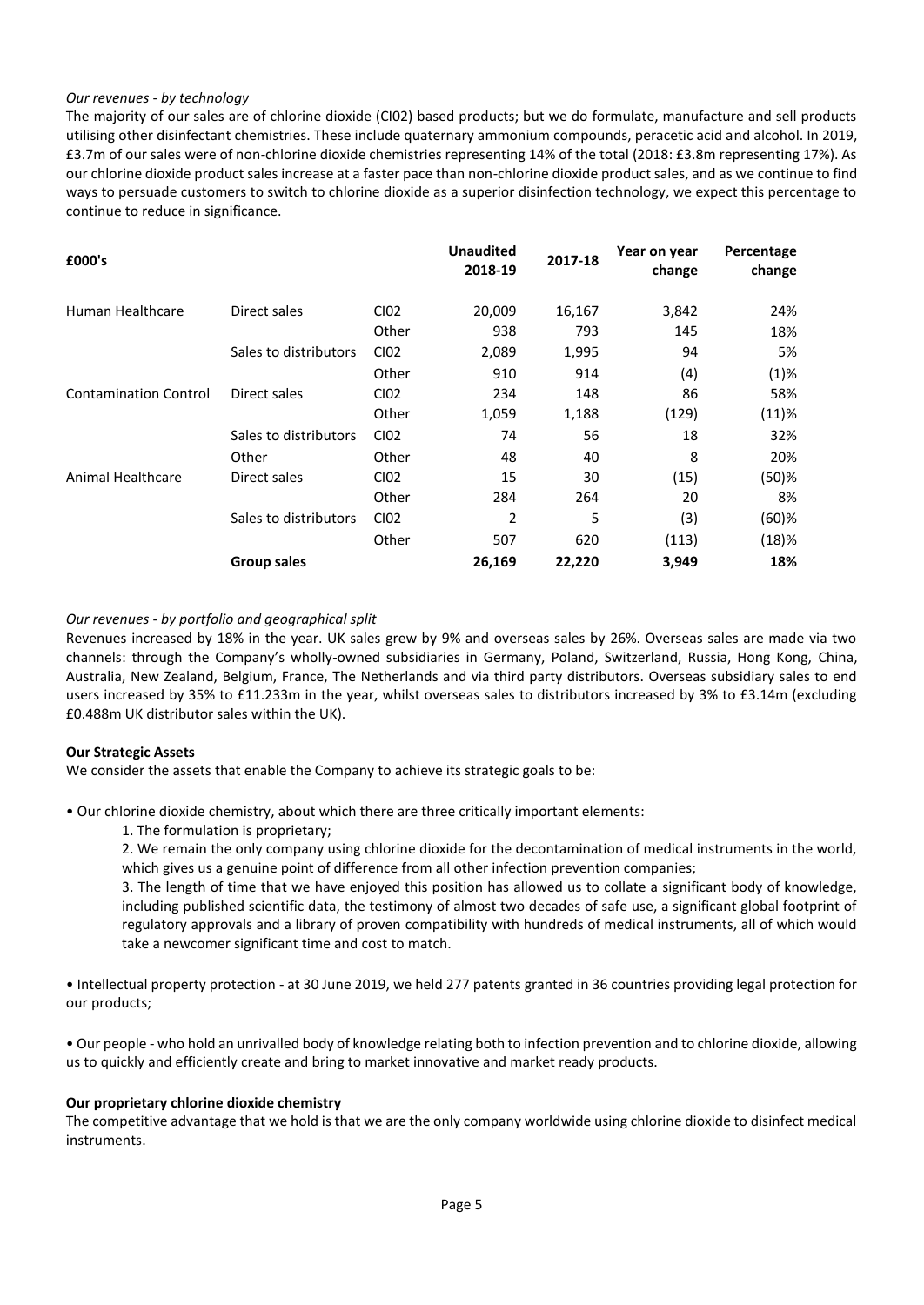With this same chemistry, we have also established a bridgehead in hospital surface disinfection, the veterinary market, and the contamination control market.

The focus of our research and development is our chlorine dioxide technology, searching for continuous improvements in increased microbial efficacy, a reduction in hazards, and greater efficiency in manufacture. In parallel, we invest heavily in the creation of packaging and delivery forms that enhance and simplify the user experience.

Our regulatory programme succeeded in attaining 67 approvals for 34 products in 14 countries during the year.

# **Our intellectual property protection**

In its broadest sense, our intellectual property relates to:

1. Patents, trademarks and registered designs;

2. The scientific validation of our chemistry and our products that has entered the public domain via 29 peer-reviewed and published papers;

3. 19 guidelines have been published by professional clinical bodies, infection prevention bodies, and national healthcare institutions that reference the use of chlorine dioxide in a format that is recognisable as Tristel;

4. The certification by medical device manufacturers that our chemistry is compatible with their products. We enjoy official compatibility with the instrumentation of 55 medical device manufacturers, with respect to 1,845 of their individual models.

# **Our people**

At Tristel the basic qualities we seek in our staff are integrity, inquisitiveness and humility. In our management team, we also look for excellent decision making and execution ability and a "know no boundaries" approach. We believe that these qualities can make the highest possible performance achievable. We view our colleagues as a key strategic asset of the business.

# **Delivering on our key strategic financial goal**

Our key strategic financial goal is to deliver long term sustainable growth. The two key performance measures that we target are:

• Consistent revenue growth - during the past five years, revenue has grown from £15.3m to £26.2m - an increase of 71%. The compound annual growth rate in revenue since the Group went public in 2005 has been 16%. Our target over the past three years has been to grow revenues in the range of 10% to 15% on average each year to 30 June 2019, which has been achieved.

• Maintaining the profitability of the Group - during the year the Group achieved a (before share-based payments) pre-tax margin of 21%. The benchmark (before share-based payments) pre-tax margin we set for the plan period was 17.5%. This measure has also been achieved.

The corollary to achieving these targets is that we have been highly cash generative given the operational cash requirements of the business. The Board's policy with respect to dividends is that if it considers that there are no earnings enhancing opportunities to invest excess cash, a special dividend for shareholders will be considered along with other distribution options.

The Board's pursuit of these financial objectives is grounded in the belief that consistent and sustainable increases in earnings and dividends will, over time, result in share price growth.

Having successfully delivered upon the 2016 to 2019 plan, the Board has established a new financial plan taking the Company to 2022, which incorporates two key performance measures. They are:

• Consistent revenue growth - to grow revenues in the range of 10% to 15% per annum, on average over the three years to 30 June 2022.

• Maintaining the profitability of the Group - to continue to achieve an earnings before interest, tax, depreciation and amortisation (EBITDA) margin of at least 25%, also stated before share based payment charges. We have changed the profitability measure from a pre-tax profit margin to an EBITDA margin, so that our profitability target does not deter investment in future revenue and profit generating possibilities, which will impact amortisation.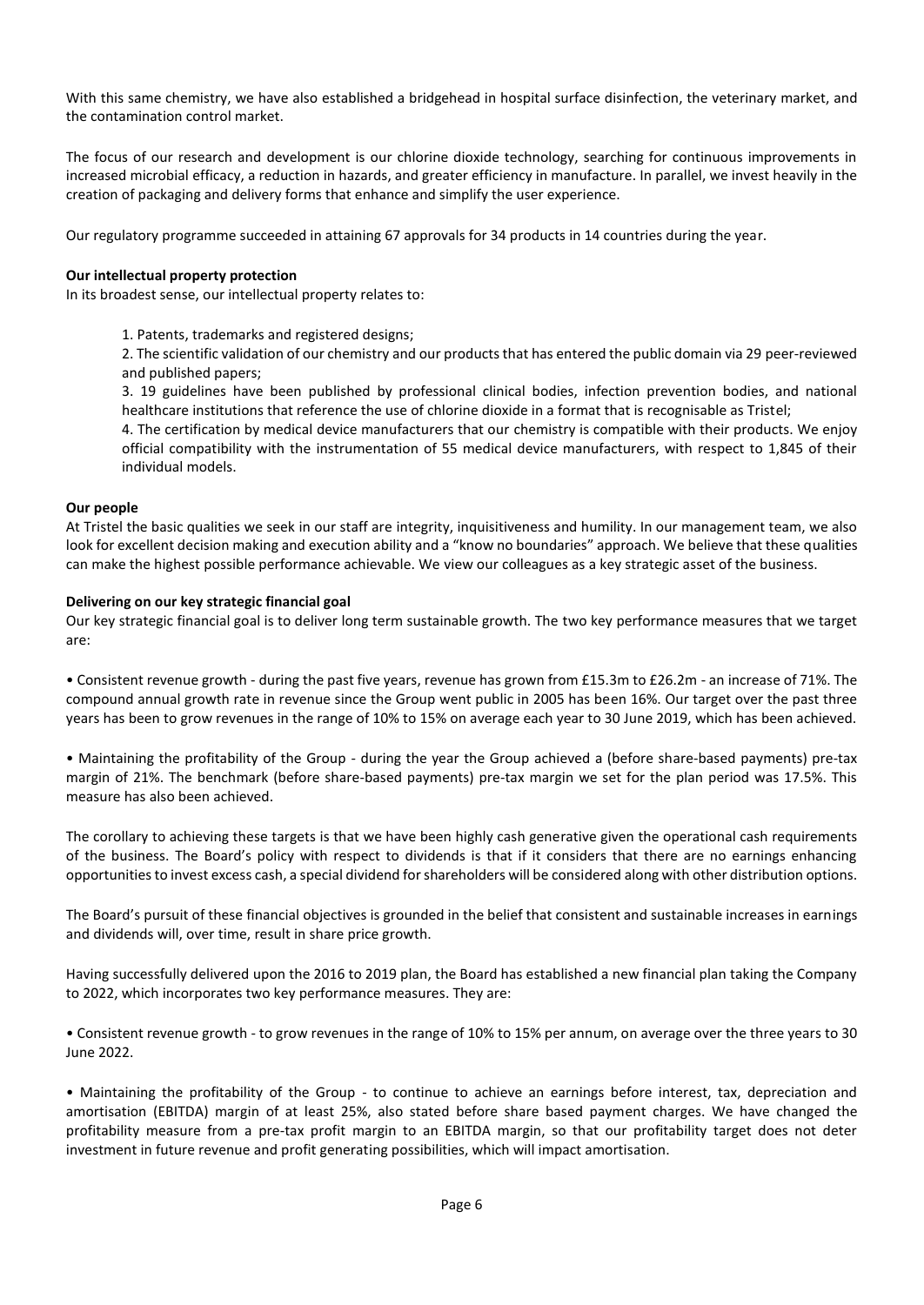# **Progress in North America**

In 2014, we explained to our shareholders that we had embarked upon a United States regulatory approvals programme. To date we have focussed upon our chlorine dioxide foam-based product Duo.

We have received approval for Duo from the EPA as an intermediate level disinfectant.

We are preparing a submission to the FDA for Duo as a high-level disinfectant. The intended use patterns will be for intra-cavity ultrasound probes, nasendoscopes, and lastly certain ophthalmic devices. If successful, this will position us in three of the clinical areas in which we are most successful in other geographical markets.

We have appointed Parker Laboratories as our contract manufacturer for supply to each of these targeted clinical areas. We have granted Parker marketing rights for Duo's use in ultrasound where they are the market leader in the United States for ultrasound conductive gels. In the ultrasound segment, the contractual arrangement is royalty-based.

#### **Focus**

We have set objectives which are visible to everyone inside the Group, and we make them equally visible to all other stakeholders.

We look forward to meeting these objectives and continuing the progress of the Group. We look to the future with confidence as Tristel continues to grow and expand its geographical reach.

Paul Swinney Chief Executive Officer 15 October 2019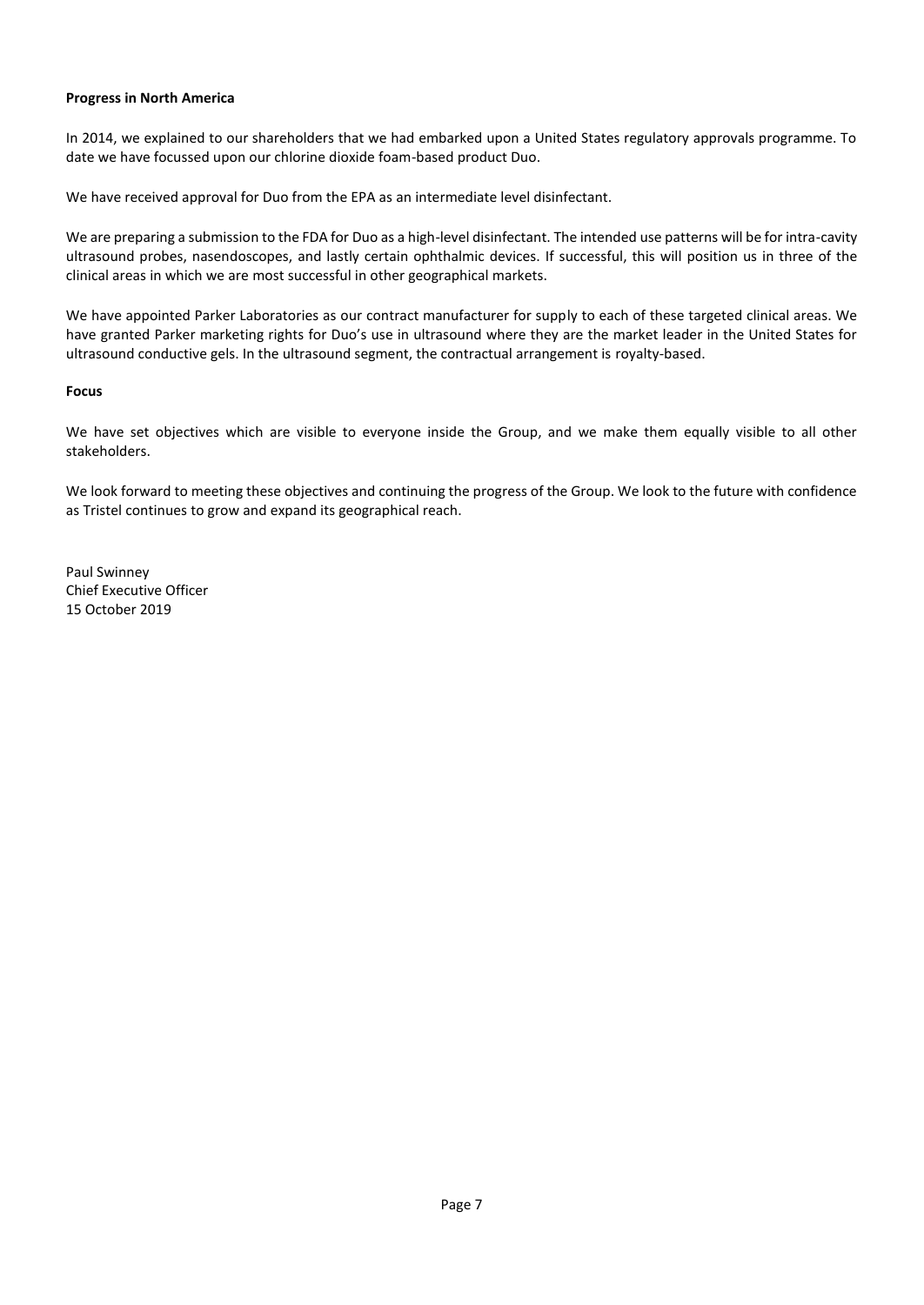# **Tristel plc Consolidated Income Statement** For the year ended 30 June 2019

|                                                                                                         | <b>Unaudited</b> |                |
|---------------------------------------------------------------------------------------------------------|------------------|----------------|
|                                                                                                         | 2019<br>£ 000    | 2018<br>£ 000  |
| Revenue                                                                                                 | 26,169           | 22,220         |
| Cost of sales                                                                                           | (5,504)          | (5,040)        |
| Gross profit                                                                                            | 20,665           | 17,180         |
| Share based payments                                                                                    | (852)            | (665)          |
| Depreciation, amortisation and impairments                                                              | (1, 537)         | (1, 564)       |
| Administrative expenses, excluding share based payments,<br>depreciation, amortisation and impairment   | (13, 579)        | (10, 971)      |
| Operating profit                                                                                        | 4,697            | 3,980          |
| Finance income                                                                                          | 5                | $\overline{2}$ |
| Finance costs                                                                                           | (1)              |                |
| Net finance income                                                                                      | 4                | $\overline{2}$ |
| Share of profit of equity accounted investees                                                           | 45               | 24             |
| Profit before tax                                                                                       | 4,746            | 4,006          |
| Income tax expense                                                                                      | (715)            | (734)          |
| Profit for the year                                                                                     | 4,031            | 3,272          |
| Profit/(loss) attributable to:                                                                          |                  |                |
| Owners of the company                                                                                   | 4,031            | 3,272          |
| Earnings per share from total and continuing operations attributable to<br>equity holders of the parent |                  |                |
|                                                                                                         | 2019             | 2018           |
| Basic - pence                                                                                           | 9.14             | 7.62           |
| Diluted - pence                                                                                         | 8.86             | 7.33           |

The above results were derived from continuing operations.

Earnings before interest, tax, depreciation and amortisation for the year ended 30 June 2019 were £6,279,000 (2018 £5,568,000). (Note 4.)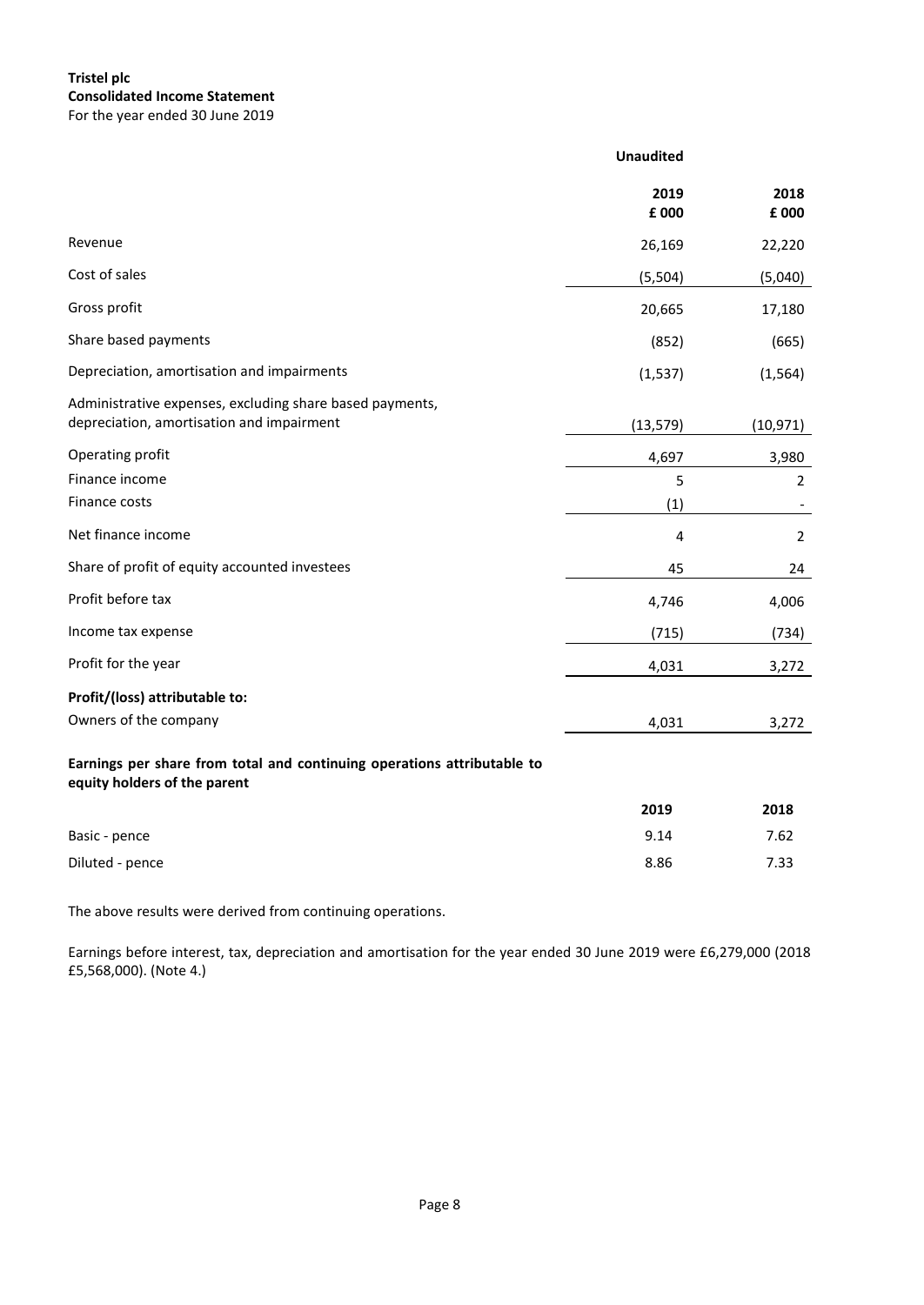# **Tristel plc Consolidated Statement of Comprehensive Income**

For the year ended 30 June 2019

|                                                                                                              | <b>Unaudited</b> |               |  |
|--------------------------------------------------------------------------------------------------------------|------------------|---------------|--|
|                                                                                                              | 2019<br>£ 000    | 2018<br>£ 000 |  |
| Profit for the year                                                                                          | 4,031            | 3,272         |  |
| Items that may be reclassified subsequently to profit or loss<br>Foreign currency translation gains/(losses) | 149              | (112)         |  |
| Total comprehensive income for the year                                                                      | 4,180            | 3,160         |  |
| Total comprehensive income attributable to:<br>Owners of the company                                         | 4,180            | 3,160         |  |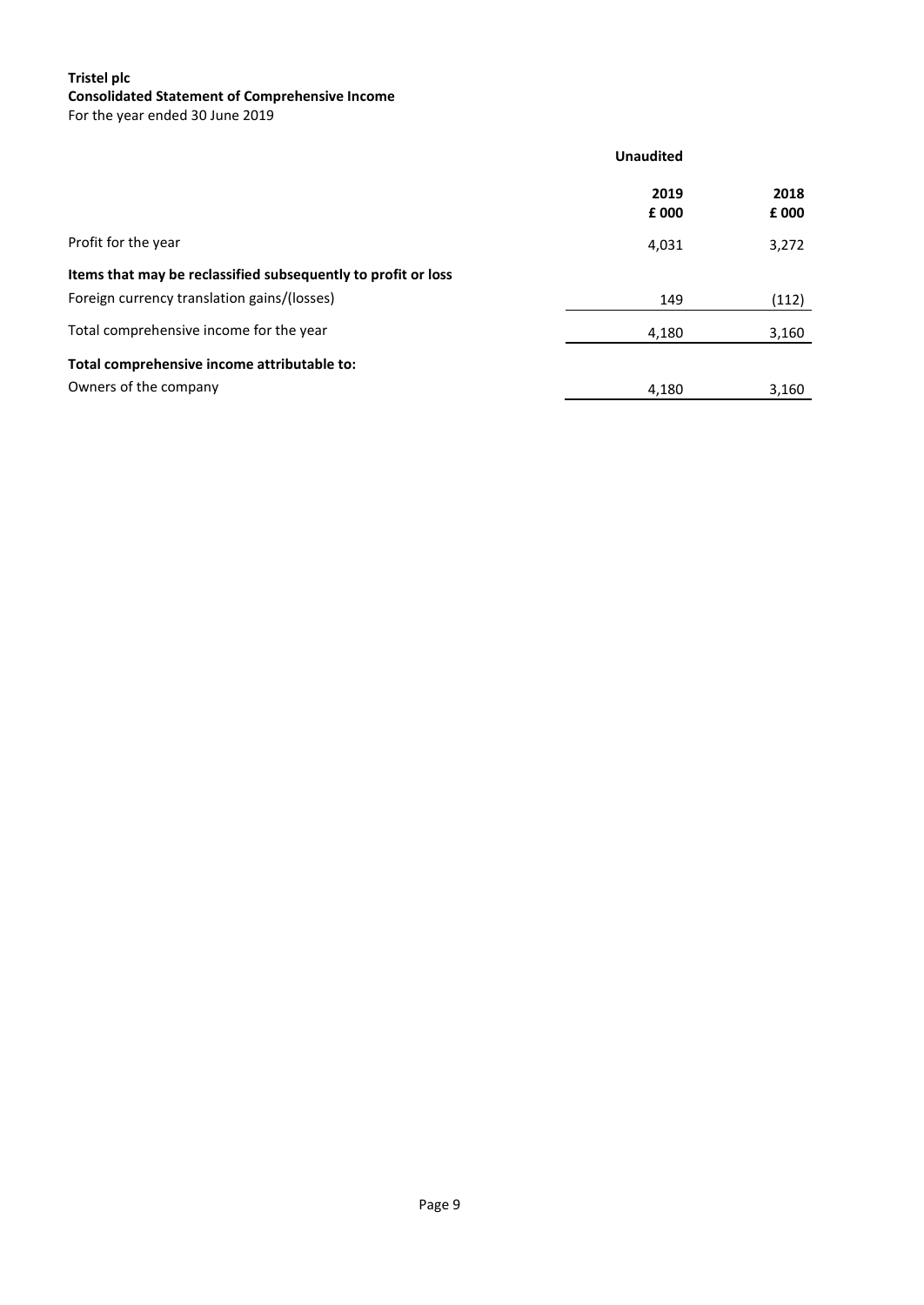# **Tristel plc Consolidated Balance Sheet** As at 30 June 2019

|                                                   | <b>Unaudited</b>         |                          |
|---------------------------------------------------|--------------------------|--------------------------|
|                                                   | 30 June<br>2019<br>£ 000 | 30 June<br>2018<br>£ 000 |
| <b>Assets</b>                                     |                          |                          |
| <b>Non-current assets</b>                         |                          |                          |
| Property, plant and equipment                     | 1,466                    | 1,328                    |
| Goodwill                                          | 4,146                    | 998                      |
| Intangible assets                                 | 8,803                    | 5,954                    |
| Investments                                       | 807                      | 589                      |
| Investments accounted for using the equity method | 65                       | 46                       |
| Deferred tax assets                               | 709                      | 399                      |
|                                                   | 15,996                   | 9,314                    |
| <b>Current assets</b>                             |                          |                          |
| Inventories                                       | 2,957                    | 2,279                    |
| Trade and other receivables                       | 5,370                    | 4,286                    |
| Cash and cash equivalents                         | 4,170                    | 6,661                    |
|                                                   | 12,497                   | 13,226                   |
| Total assets                                      | 28,493                   | 22,540                   |
| <b>Equity and liabilities</b>                     |                          |                          |
| <b>Equity</b>                                     |                          |                          |
| Share capital                                     | 446                      | 432                      |
| Share premium                                     | 11,427                   | 11,058                   |
| Foreign currency translation reserve              | 83                       | (66)                     |
| Merger reserve                                    | 2,205                    | 478                      |
| Retained earnings                                 | 9,191                    | 6,518                    |
| Equity attributable to owners of the company      | 23,352                   | 18,420                   |
| Non-controlling interests                         | 7                        | 7                        |
| Total equity                                      | 23,359                   | 18,427                   |
| <b>Non-current liabilities</b>                    |                          |                          |
| Deferred tax liabilities                          | 756                      | 205                      |
| <b>Current liabilities</b>                        |                          |                          |
| Trade and other payables                          | 3,539                    | 3,201                    |
| Income tax liability                              | 839                      | 707                      |
|                                                   | 4,378                    | 3,908                    |
| <b>Total liabilities</b>                          | 5,134                    | 4,113                    |
| Total equity and liabilities                      | 28,493                   | 22,540                   |
| <b>EA Dixon</b>                                   |                          |                          |

Director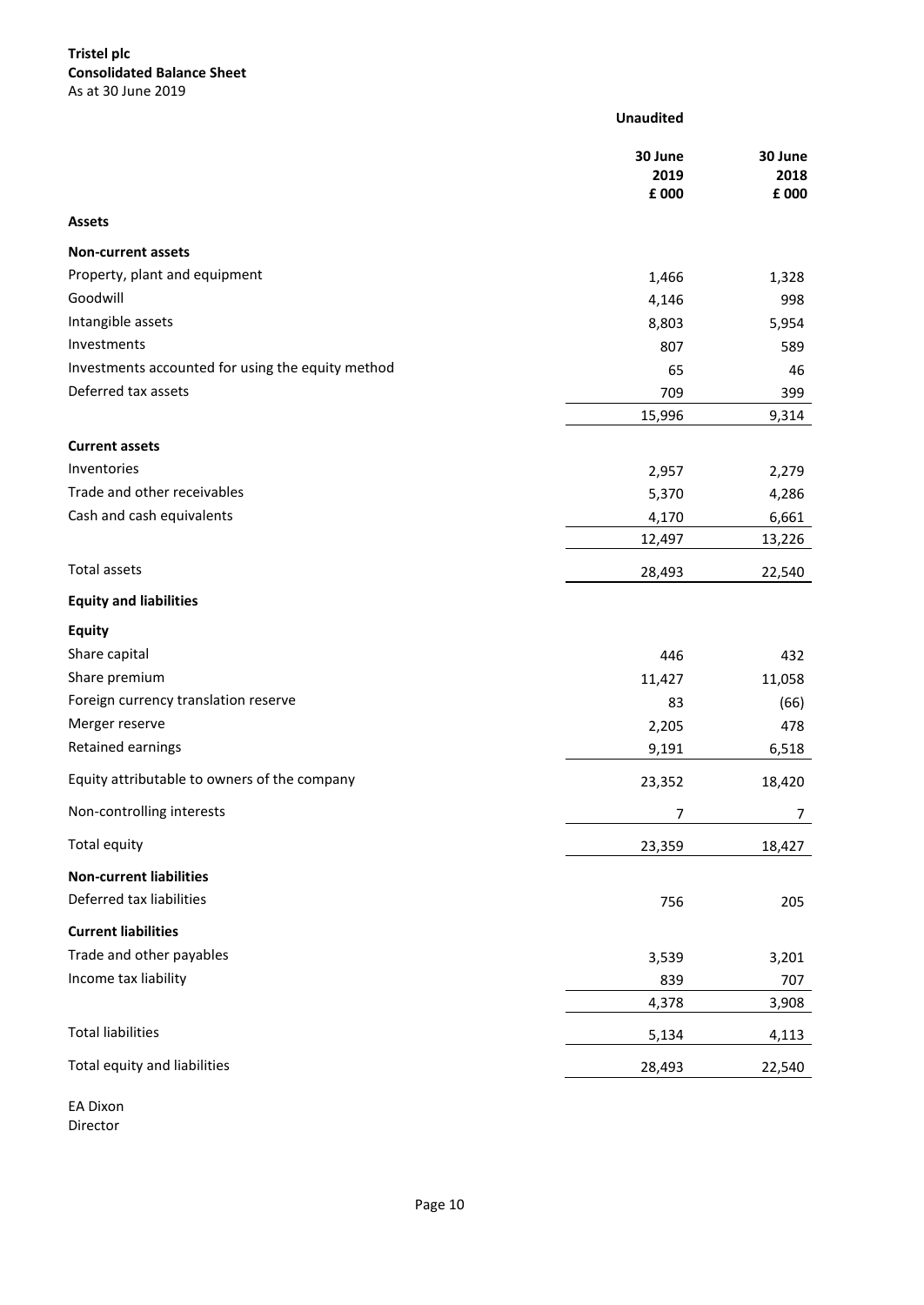# **Tristel plc Consolidated Statement of Changes in Equity (Unaudited)** For the year ended 30 June 2019

|                                                               |                               | <b>Share</b>                     | Foreign<br>currency                         | <b>Merger</b>                     | <b>Retained</b>                      |                       | Non-<br>controlling                       |                              |
|---------------------------------------------------------------|-------------------------------|----------------------------------|---------------------------------------------|-----------------------------------|--------------------------------------|-----------------------|-------------------------------------------|------------------------------|
|                                                               | <b>Share capital</b><br>£ 000 | premium<br>£ 000                 | translation<br>£ 000                        | reserve<br>£ 000                  | earnings<br>£ 000                    | <b>Total</b><br>£ 000 | interests<br>£ 000                        | <b>Total equity</b><br>£ 000 |
| At 1 July 2018                                                | 432                           | 11,058                           | (66)                                        | 478                               | 6,518                                | 18,420                | 7                                         | 18,427                       |
| Profit for the year                                           |                               |                                  |                                             |                                   | 4,031                                | 4,031                 |                                           | 4,031                        |
| Exchange difference on translation of<br>foreign operations   |                               |                                  | 149                                         |                                   |                                      | 149                   |                                           | 149                          |
| Total comprehensive income                                    |                               |                                  | 149                                         |                                   | 4,031                                | 4,180                 |                                           | 4,180                        |
| <b>Dividends</b>                                              |                               |                                  |                                             |                                   | (2, 210)                             | (2, 210)              |                                           | (2, 210)                     |
| New share capital subscribed                                  | $\overline{7}$                | 369                              |                                             |                                   |                                      | 376                   |                                           | 376                          |
| Share based payment transactions                              |                               |                                  |                                             |                                   | 852                                  | 852                   |                                           | 852                          |
| Acquisition of subsidiaries,<br>increase/(decrease) in equity | $\overline{7}$                |                                  | $\blacksquare$                              | 1,727                             |                                      | 1,734                 |                                           | 1,734                        |
| At 30 June 2019                                               | 446                           | 11,427                           | 83                                          | 2,205                             | 9,191                                | 23,352                | $\overline{7}$                            | 23,359                       |
|                                                               | Share capital<br>£ 000        | <b>Share</b><br>premium<br>£ 000 | Foreign<br>currency<br>translation<br>£ 000 | <b>Merger</b><br>reserve<br>£ 000 | <b>Retained</b><br>earnings<br>£ 000 | <b>Total</b><br>£ 000 | Non-<br>controlling<br>interests<br>£ 000 | <b>Total equity</b><br>£ 000 |
| At 1 July 2017                                                | 427                           | 10,705                           | 46                                          | 478                               | 4,399                                | 16,055                | 7                                         | 16,062                       |
| Profit for the year                                           |                               |                                  |                                             |                                   | 3,272                                | 3,272                 |                                           | 3,272                        |
| Exchange difference on translation of<br>foreign operations   |                               |                                  | (112)                                       |                                   |                                      | (112)                 |                                           | (112)                        |
| Total comprehensive income                                    |                               |                                  | (112)                                       |                                   | 3,272                                | 3,160                 |                                           | 3,160                        |
| <b>Dividends</b>                                              |                               |                                  |                                             |                                   | (1,818)                              | (1, 818)              |                                           | (1, 818)                     |
| New share capital subscribed                                  | 5                             | 353                              |                                             |                                   |                                      | 358                   |                                           | 358                          |
| Share based payment transactions                              |                               |                                  |                                             |                                   | 665                                  | 665                   |                                           | 665                          |
| At 30 June 2018                                               | 432                           | 11,058                           | (66)                                        | 478                               | 6,518                                | 18,420                | 7                                         | 18,427                       |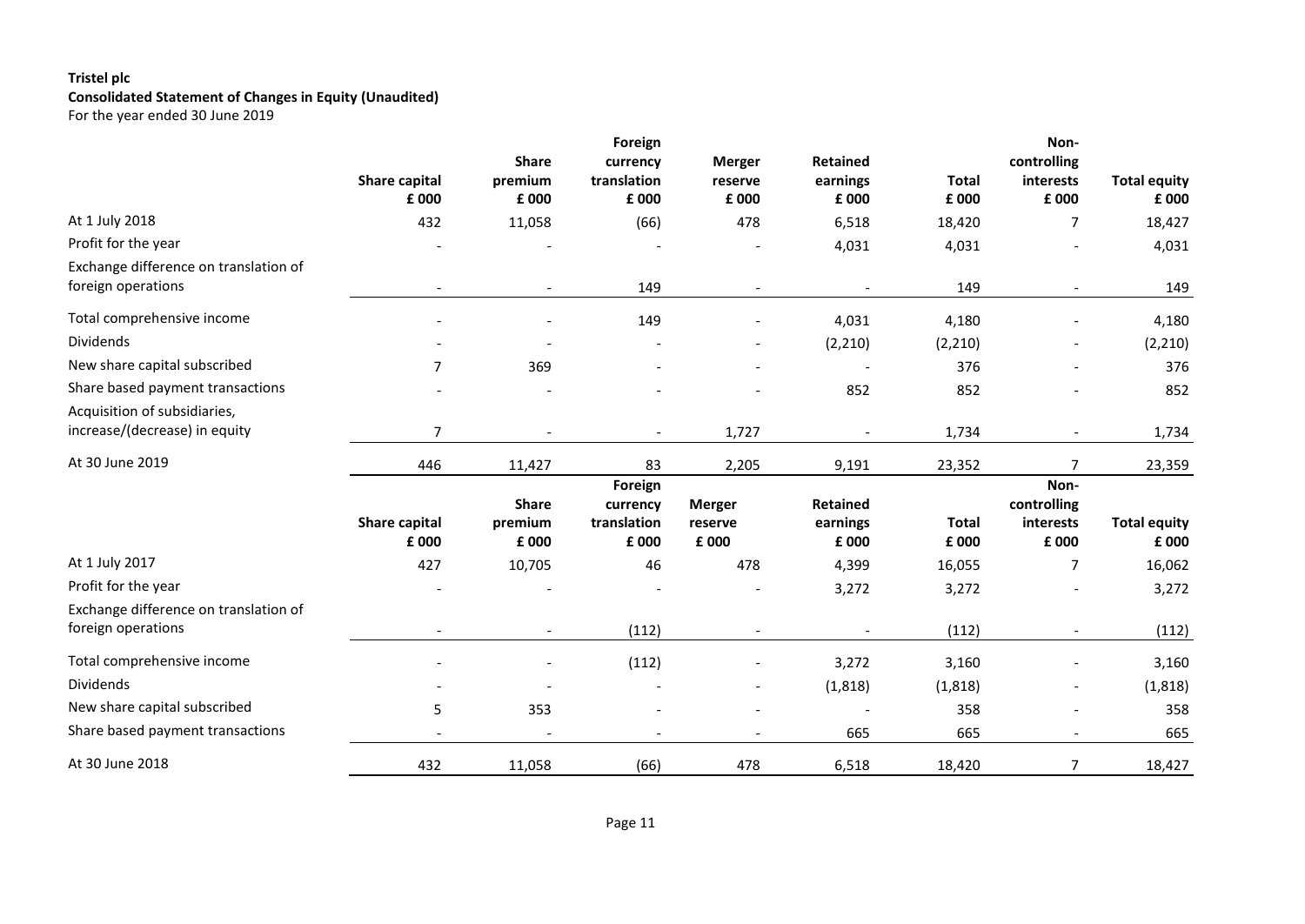# **Tristel plc Consolidated Statement of Cash Flows**

For the year ended 30 June 2019

|                                                            | <b>Unaudited</b> |          |  |
|------------------------------------------------------------|------------------|----------|--|
|                                                            | 2019             | 2018     |  |
|                                                            | ${\bf f}$ '000   | £'000    |  |
| Cash flows from operating activities                       |                  |          |  |
| Profit before tax                                          | 4,746            | 4,006    |  |
| Adjustments to cash flows from non-cash items              |                  |          |  |
| Depreciation of plant, property & equipment                | 584              | 548      |  |
| Amortisation of intangible asset                           | 886              | 950      |  |
| Impairment of intangible asset                             | 67               | 67       |  |
| Share based payments - IFRS 2                              | 852              | 665      |  |
| Gain on fair value of investment                           | (98)             |          |  |
| Loss/(profit) on disposal of property, plant and equipment | 21               | (17)     |  |
| Unrealised profit/(loss) in foreign exchange               | 72               | (78)     |  |
| Loss/(profit) on disposal of intangible asset              | 12               |          |  |
| Finance income                                             | (5)              | (2)      |  |
|                                                            | 7,137            | 6,139    |  |
| Working capital adjustments                                |                  |          |  |
| (Increase)/decrease in inventories                         | (415)            | 13       |  |
| Increase in trade and other receivables                    | (414)            | (587)    |  |
| (Decrease)/increase in trade and other payables            | 49               | 54       |  |
| Corporation tax paid                                       | (871)            | (1, 124) |  |
| Net cash flow from operating activities                    | 5,486            | 4,495    |  |
| Cash flows from investing activities                       |                  |          |  |
| Interest received                                          | 5                | 2        |  |
| Purchase of intangible assets                              | (669)            | (997)    |  |
| Purchase of investment in Ecomed                           | (4,706)          |          |  |
| Purchase of investment in MobileODT                        | (120)            |          |  |
| Purchase of property plant and equipment                   | (678)            | (516)    |  |
| Proceeds from sale of property plant and equipment         |                  | 63       |  |
| Net cash used in investing activities                      | (6, 168)         | (1, 448) |  |
| Cash flows from financing activities                       |                  |          |  |
| Share issues                                               | 383              | 358      |  |
| Dividends paid                                             | (2, 210)         | (1,818)  |  |
| Net cash used in financing activities                      | (1,827)          | (1,460)  |  |
| Net (decrease)/increase in cash and cash equivalents       | (2,509)          | 1,587    |  |
| Cash and cash equivalents at the beginning of the period   | 6,661            | 5,088    |  |
| Exchange differences on cash and cash equivalents          | 18               | (14)     |  |
| Cash and cash equivalents at the end of the period         | 4,170            | 6,661    |  |

 $\hat{a}$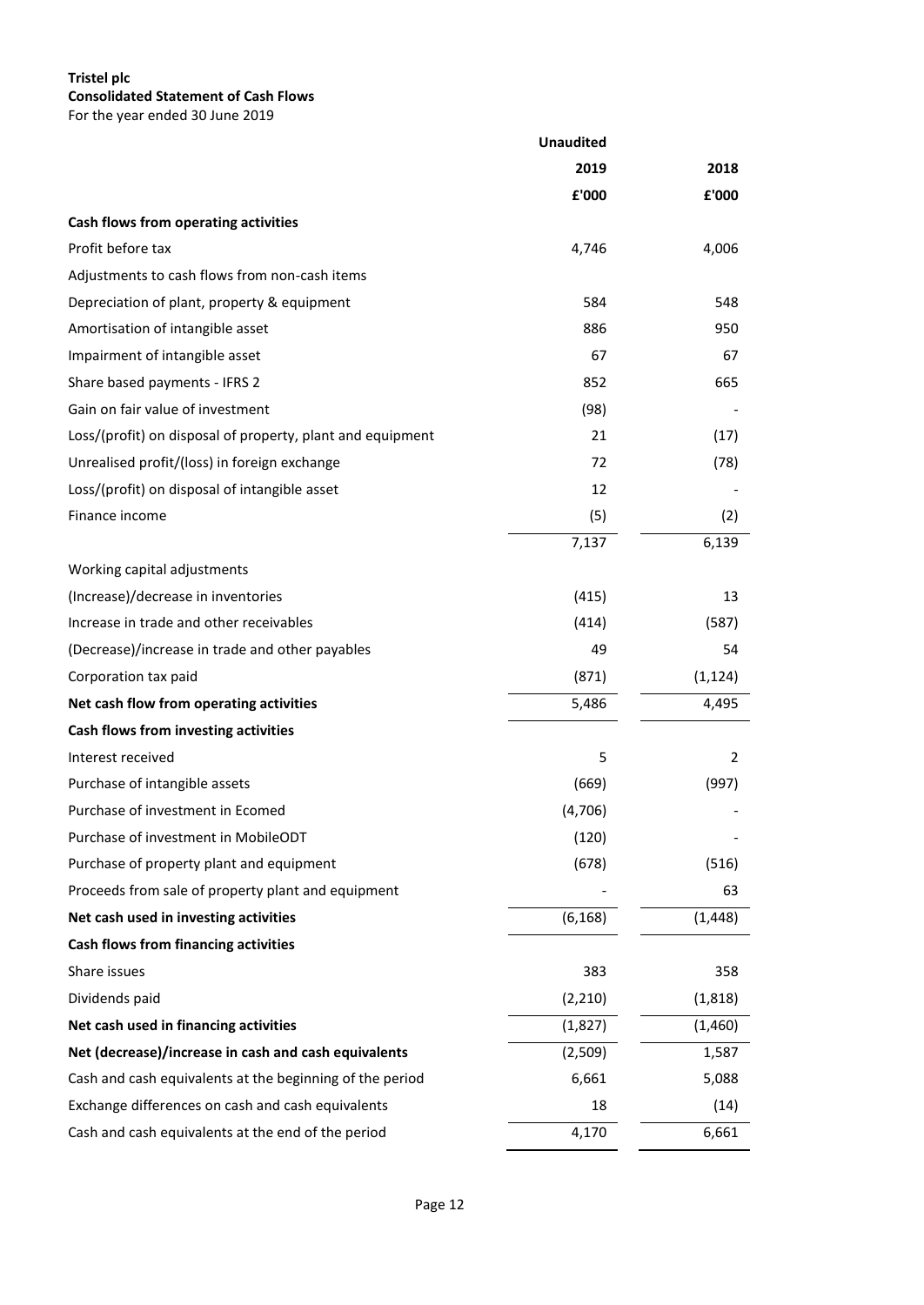# **1 Accounting policies**

# **Basis of accounting**

These financial statements have been prepared in accordance with International Financial Reporting Standards (IFRS) as adopted by the European Union (EU).

There have been no new financial reporting standards effective for the year which have impacted the accounting policies stated below. Tristel plc, the Group's ultimate parent company, is a limited liability company incorporated and domiciled in the United Kingdom.

# **Basis of consolidation**

The Group financial statements consolidate those of the Company and all of its subsidiary undertakings drawn up to 30 June 2019. Subsidiaries are entities over which the Group has rights or is exposed to variable returns from its involvement with the investee and has the power to affect those returns by controlling the financial and operating policies so as to obtain benefits from its activities. The Group obtains and exercises control through voting rights.

Unrealised gains on transactions between the Group and its subsidiaries are eliminated. Unrealised losses are also eliminated unless the transaction provides evidence of an impairment of the asset transferred. Amounts reported in the financial statements of subsidiaries have been adjusted where necessary to ensure consistency with the accounting policies adopted by the Group.

Acquisitions of subsidiaries are dealt with by the acquisition method. The acquisition method involves the recognition at fair value of all identifiable assets and liabilities, including contingent liabilities of the subsidiary, at the acquisition date, regardless of whether or not they were recorded in the financial statements of the subsidiary prior to acquisition. These fair values are also used as the basis for subsequent measurement in accordance with the Group accounting policies. Goodwill is stated after separating out identifiable intangible assets. Goodwill represents the excess of the aggregate of the consideration transferred and the amount of non-controlling interest over the fair value of the Group's share of the identifiable net assets of the acquired subsidiary at the date of acquisition.

Non-controlling interests, presented as part of equity, represent a proportion of a subsidiary's profit or loss and net assets that is not held by the Group. The Group attributes total comprehensive income or loss of subsidiaries between the assets of the parent and the non-controlling interests based on their respective ownership interests.

# **Audit exemption**

The following subsidiaries are exempt from the requirements of the UK Companies Act 2006 relating to the audit of individual accounts by virtue of s479A of the Act :

- Tristel International Limited Registered number 07874262
- Scorcher Idea Limited Registered number 04602679

# **Changes in accounting policy**

# **EU adopted IFRSs not yet applied**

As of 30 June 2019, the following Standards and Interpretations are in issue but not yet effective and have not been adopted early by the Group:

- IFRS 16 Leases (effective 1 January 2019)
- IFRS 17 Insurance contracts (effective 1 January 2021)

The Directors anticipate that the adoption of IFRS 17 in future periods will have no material effect on the financial statements of the Group.

# **IFRS 16**

IFRS 16 - Leases was issued in January 2016 and will be adopted by the Group effective 1 July 2019. The standard provides a single lease accounting model, requiring lessees to recognise assets and liabilities for all operating leases unless the term is 12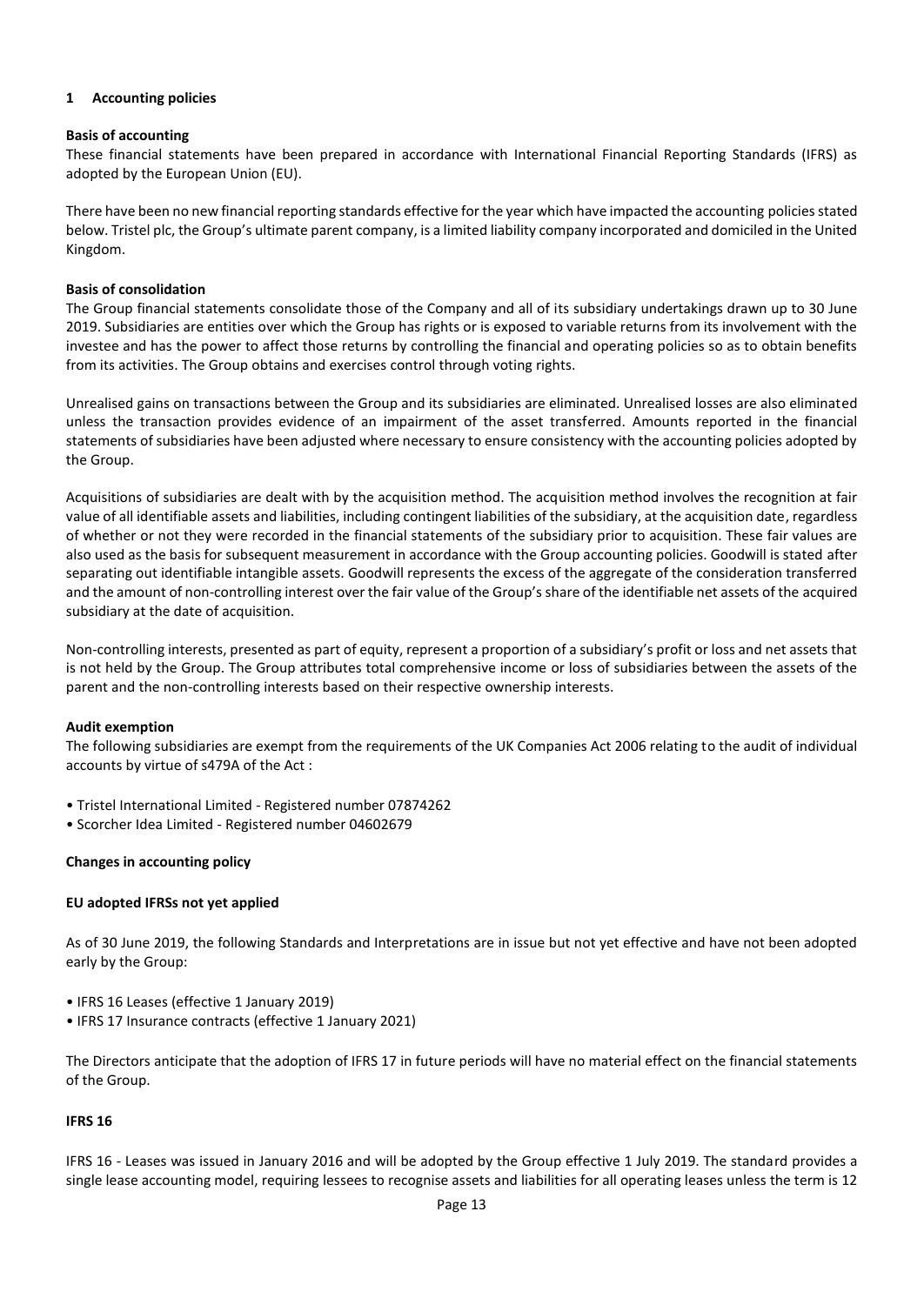months or less or the leased asset is of a low value. As at the reporting date, the group has non-cancellable operating lease commitments of £4.8m. Of these commitments, the Group expects to recognise right of use assets of approximately £3.1m on 1 July 2019 and lease liabilities of £3.3m (after adjustments for prepayments and accrued lease payments recognised as at 30 June 2019). The modified retrospective transition approach will be applied with the right of use assets being measured as if IFRS 16 had always been applied using the transition discount rate, subsequently an adjustment to equity of £0.2m is expected as at 1 July 2019. Comparative results will not require restatement.

There are no other standards that are not yet effective and that would be expected to have a material impact on the Group in the current or future reporting periods and on foreseeable future transactions.

None of the standards, interpretations and amendments effective for the first time from 1 July 2018 have had a material effect on the financial statements.

# **2 Publication non-statutory accounts**

The financial information set out above does not constitute the company's statutory accounts for the years ended 30 June 2019 or 2018. The financial information for 2018 is derived from the statutory accounts for 2018 which have been delivered to the registrar of companies. The auditor has reported on the 2018 accounts; their report was (i) unqualified, (ii) did not include a reference to any matters to which the auditor drew attention by way of emphasis without qualifying their report and (iii) did not contain a statement under section 498 (2) or (3) of the Companies Act 2006. The statutory accounts for 2019 will be finalised on the basis of the financial information presented by the directors in this preliminary announcement and will be delivered to the registrar of companies in due course.

The Board of Tristel plc approved the release of this unaudited Preliminary Announcement on 15 October 2019.

# **3 Segmental Analysis**

Management considers the Company's revenue lines to be split into three operating segments, which span the different Group entities. The operating segments consider the nature of the product sold, the nature of production, the class of customer and the method of distribution. The Company's operating segments are identified initially from the information which is reported to the chief operating decision maker.

The first segment concerns the manufacture and sale of infection control and hygiene products that includes the Company's chlorine dioxide chemistry, and are used primarily for infection control in hospitals. This segment generates approximately 92% of Company revenues (2018: 90%).

The second segment which constitutes 3% (2018: 4%) of the business activity, relates to the manufacture and sale of disinfection and cleaning products, principally into veterinary and animal welfare sectors ("Animal healthcare"). During prior years all sales for this segment were made to a distributor who supplied the end user.

The third segment addresses the pharmaceutical and personal care product manufacturing industries ("Contamination control"), and has generated 5% (2018: 6%) of the Company's revenues this year.

The operation is monitored and measured on the basis of the key performance indicators of each segment, these being revenue and gross profit, and strategic decisions are made on the basis of revenue and gross profit generating from each segment.

The Company's centrally incurred administrative expenses and operating income, and assets and liabilities, cannot be allocated to individual segments.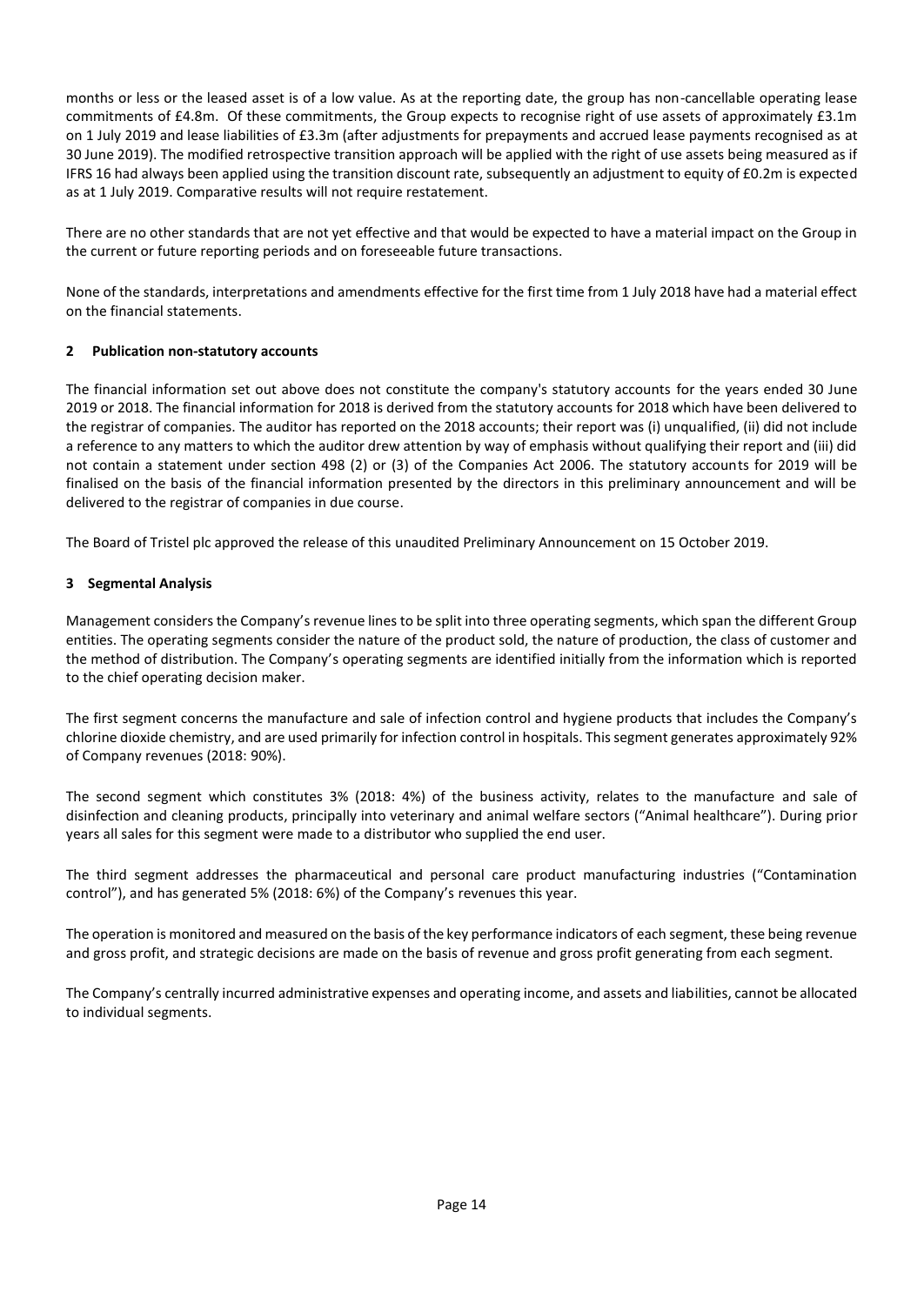| <b>Un-audited</b>                                                                    | Human<br><b>Healthcare</b><br>£000 | Animal<br><b>Healthcare</b><br>£000 | Contamination<br>Control<br>£000 | <b>Total 2019</b><br>£000 |
|--------------------------------------------------------------------------------------|------------------------------------|-------------------------------------|----------------------------------|---------------------------|
| Revenue                                                                              |                                    |                                     |                                  |                           |
| <b>From external</b><br>customers                                                    | 23,946                             | 808                                 | 1,415                            | 26,169                    |
| <b>Cost of material</b>                                                              | 4,736                              | 275                                 | 493                              | 5,504                     |
| <b>Segment gross</b><br>profit                                                       | 19,210                             | 533                                 | 922                              | 20,665                    |
| <b>Gross margin</b>                                                                  | 80%                                | 66%                                 | 65%                              | 79%                       |
| Centrally incurred income and expenses not attributable to<br>individual segments:   |                                    |                                     |                                  |                           |
| Depreciation and amortisation of non-financial assets                                |                                    |                                     |                                  | 1,537                     |
| Other administrative expenses                                                        |                                    |                                     |                                  | 13,579                    |
| Share-based payments                                                                 |                                    |                                     |                                  | 852                       |
| <b>Segment operating profit</b>                                                      |                                    |                                     |                                  | 4,697                     |
| Segment operating profit can be reconciled to Group profit before<br>tax as follows: |                                    |                                     |                                  |                           |
| Finance income                                                                       |                                    |                                     |                                  | 4                         |
| Results from equity accounted associate                                              |                                    |                                     |                                  | 45                        |
| <b>Total profit before tax</b>                                                       |                                    |                                     |                                  | 4,746                     |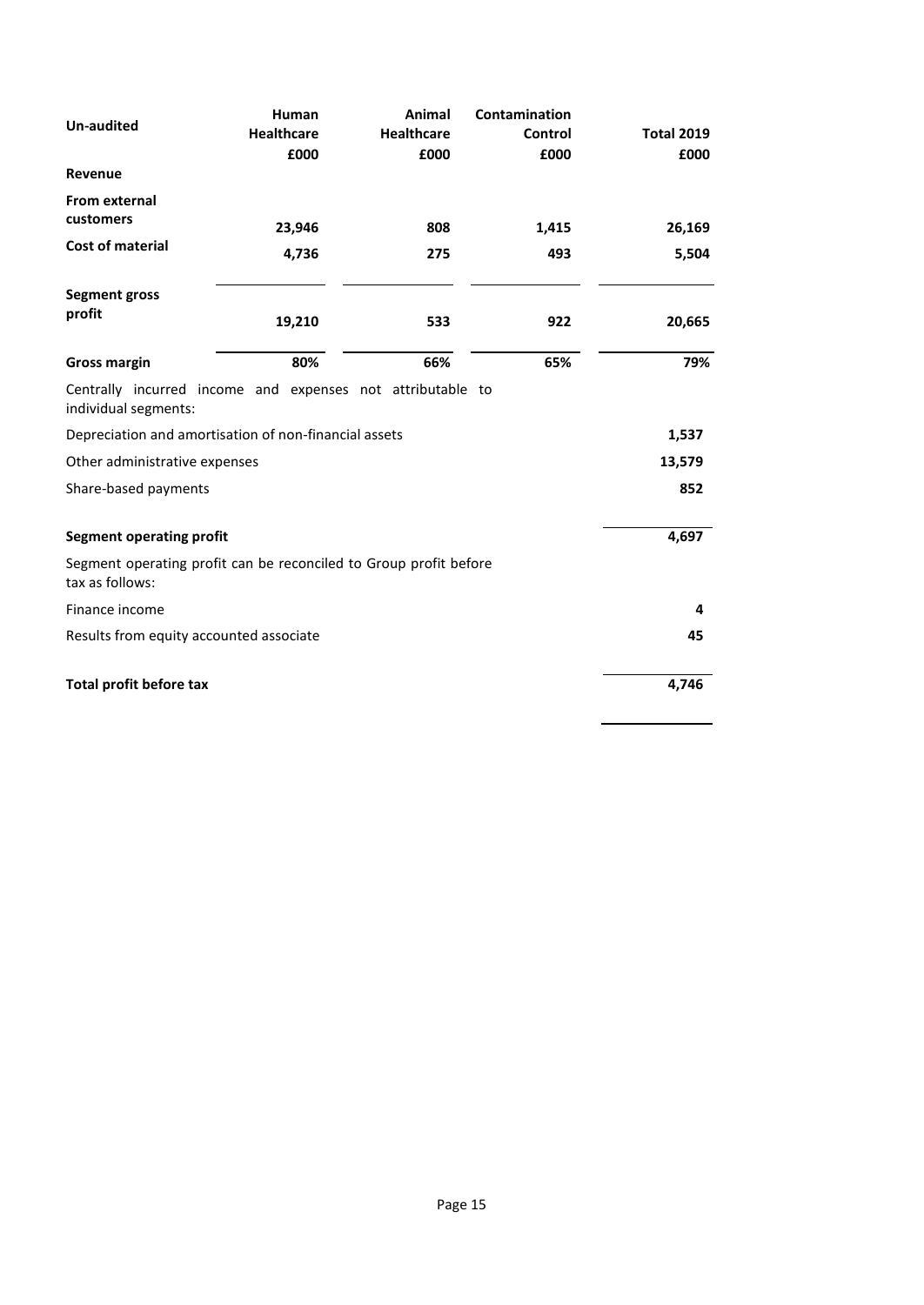|                                                                                      | Human                     | Animal                    | Contamination   |                           |
|--------------------------------------------------------------------------------------|---------------------------|---------------------------|-----------------|---------------------------|
|                                                                                      | <b>Healthcare</b><br>£000 | <b>Healthcare</b><br>£000 | Control<br>£000 | <b>Total 2018</b><br>£000 |
| Revenue                                                                              |                           |                           |                 |                           |
| <b>From external</b><br>customers                                                    | 19,869                    | 919                       | 1,432           | 22,220                    |
| Cost of material                                                                     | 4,161                     | 369                       | 510             | 5,040                     |
| <b>Segment gross</b><br>profit                                                       | 15,708                    | 550                       | 922             | 17,180                    |
| <b>Gross margin</b>                                                                  | 79%                       | 60%                       | 64%             | 77%                       |
| Centrally incurred income and expenses not attributable to<br>individual segments:   |                           |                           |                 |                           |
| Depreciation and amortisation of non-financial assets                                |                           |                           |                 | 1,564                     |
| Other administrative expenses                                                        |                           |                           |                 | 10,971                    |
| Share based payments                                                                 |                           |                           |                 | 665                       |
| <b>Segment operating profit</b>                                                      |                           |                           |                 | 3,980                     |
| Segment operating profit can be reconciled to Group profit before<br>tax as follows: |                           |                           |                 |                           |
| Finance income                                                                       |                           |                           |                 | $\overline{2}$            |
| Results from equity accounted associate                                              |                           |                           |                 | 24                        |
| Total profit before tax                                                              |                           |                           |                 | 4,006                     |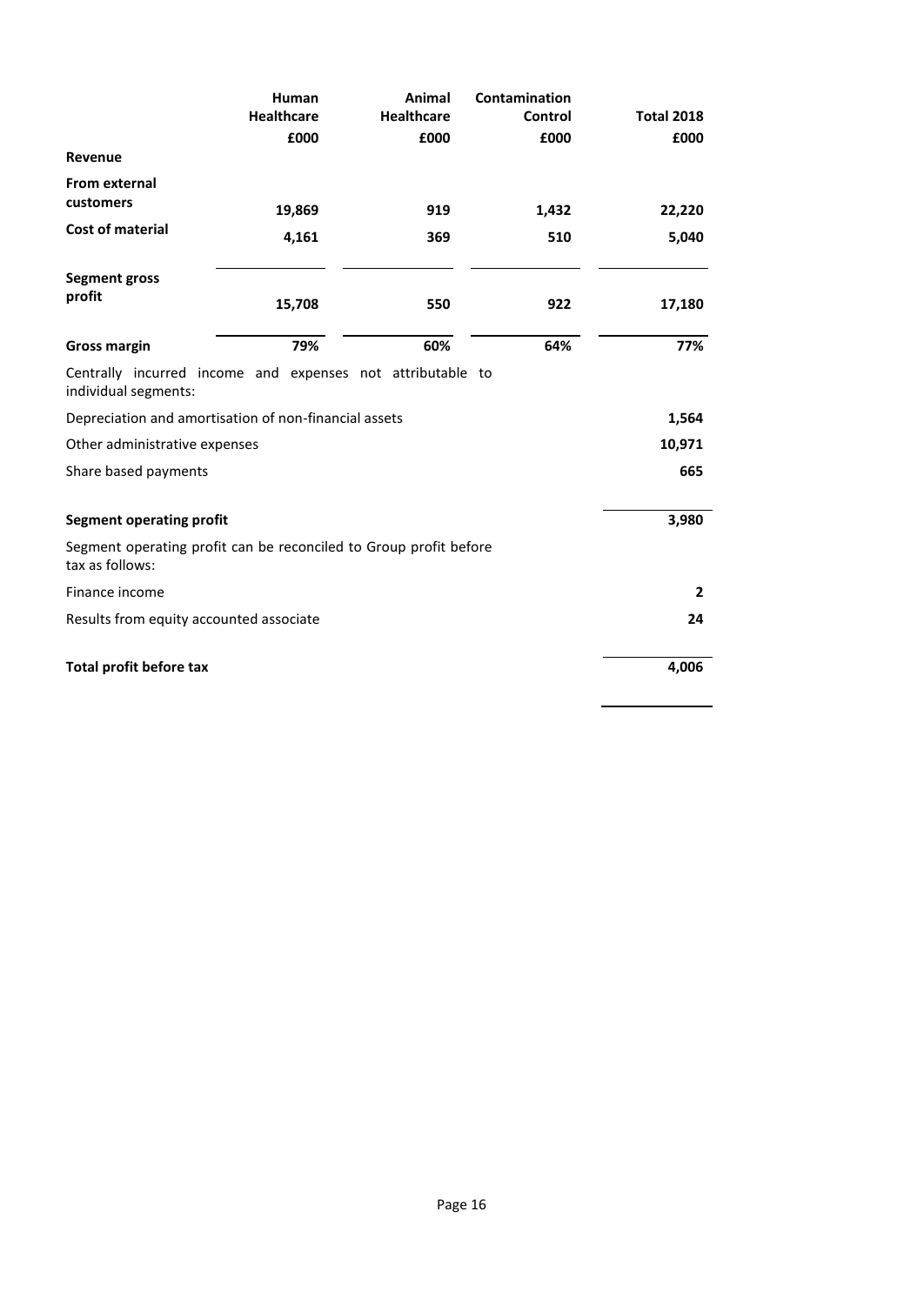The Group's revenues from external customers are divided into the following geographical areas:

|                       | Human             | Animal            | Contamination |                   |
|-----------------------|-------------------|-------------------|---------------|-------------------|
| <b>Unaudited</b>      | <b>Healthcare</b> | <b>Healthcare</b> | Control       | <b>Total 2019</b> |
|                       | £000              | £000              | £000          | £000              |
| <b>United Kingdom</b> | 10,024            | 567               | 1,205         | 11,796            |
| <b>Europe</b>         | 8,184             | 29                | 159           | 8,372             |
| <b>Rest of World</b>  | 5,738             | 212               | 51            | 6,001             |
| <b>Total Revenues</b> | 23,946            | 808               | 1,415         | 26,169            |
|                       | Human             | Animal            | Contamination |                   |
|                       | <b>Healthcare</b> | <b>Healthcare</b> | Control       | <b>Total 2018</b> |
|                       | £000              | £000              | £000          | £000              |
| <b>United Kingdom</b> | 8,912             | 665               | 1,258         | 10,835            |
| Germany               | 3,989             |                   | 34            | 4,023             |
| <b>Rest of World</b>  | 6,973             | 254               | 135           | 7,362             |
| <b>Total Revenues</b> | 19,874            | 919               | 1,427         | 22,220            |

# **4 Income tax**

| Tax charged in the income statement                            | <b>Unaudited</b> |       |
|----------------------------------------------------------------|------------------|-------|
|                                                                | 2019             | 2018  |
|                                                                | £'000            | £'000 |
| <b>Current taxation</b>                                        |                  |       |
| Overseas tax                                                   | 798              | 850   |
| UK corporation tax                                             | 221              | 255   |
| UK corporation tax adjustment to prior periods                 | (16)             | (2)   |
|                                                                | 1,003            | 1,103 |
| <b>Deferred tax</b>                                            |                  |       |
| Arising from origination and reversal of temporary differences | (322)            | (369) |
| UK deferred tax adjustment to prior periods                    | (20)             |       |
| Tax rate effect                                                | 54               |       |
| Tax expense in the income statement                            | 715              | 734   |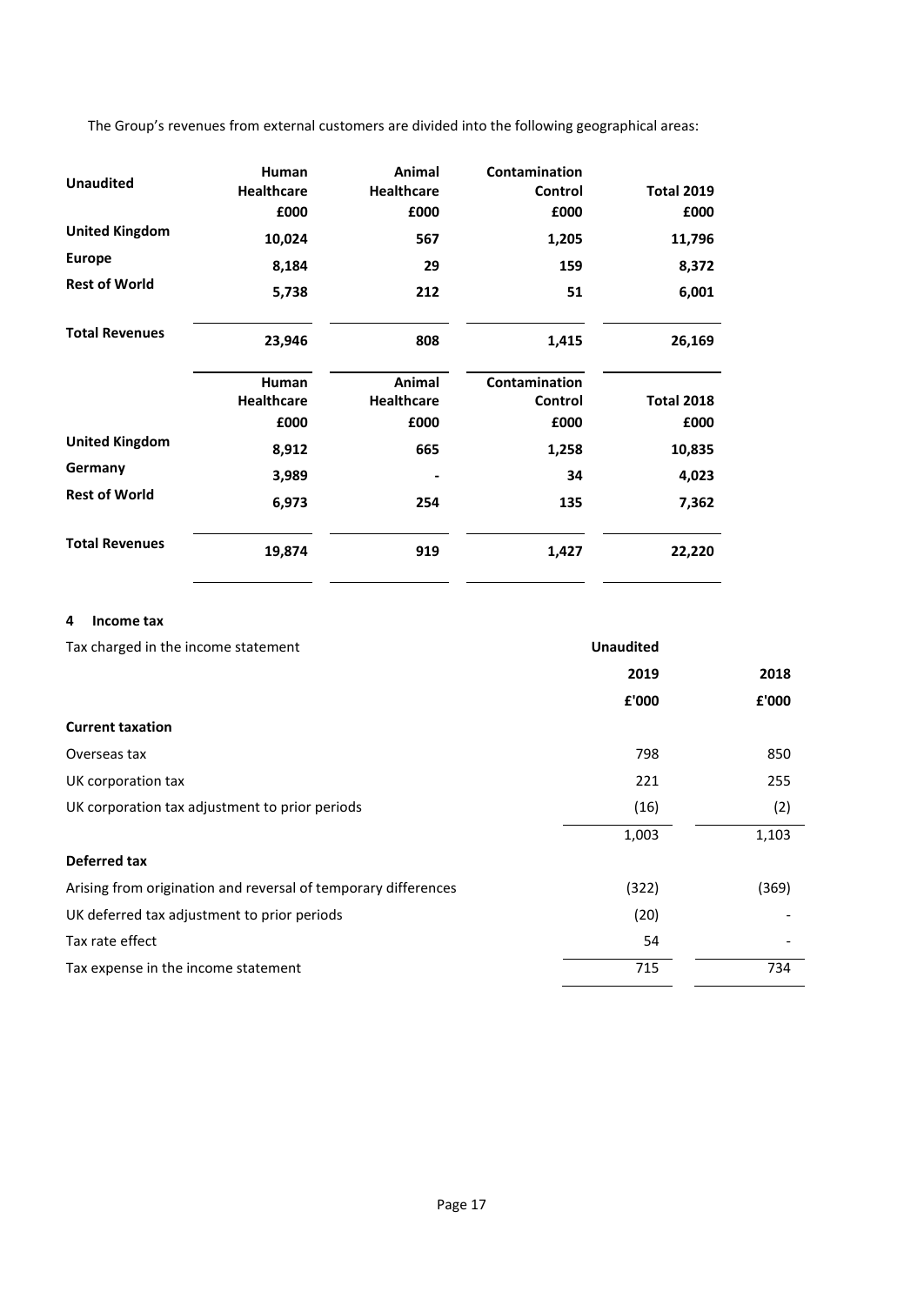The tax on profit before tax for the year is lower than the standard rate of corporation tax in the UK (2018 – lower than the standard rate of corporation tax in the UK) of 19% (2018 - 19%).

The differences are reconciled below:

|                                                               | <b>Unaudited</b> |       |
|---------------------------------------------------------------|------------------|-------|
|                                                               | 2019             | 2018  |
|                                                               | £ 000            | £000  |
| Profit before tax                                             | 4,746            | 4,006 |
| Corporation tax at standard rate                              | 902              | 761   |
| Adjustment in respect of prior years                          | (36)             | (2)   |
| Increase from effect of capital allowances depreciation       | 10               |       |
| Expenses not deductible for tax purposes                      | 166              | 24    |
| Other temporary differences                                   | (175)            | 131   |
| (Decrease) from effect of patent box                          | (226)            | (163) |
| Tax rate differences                                          | 225              | 115   |
| Enhanced relief on qualifying scientific research expenditure | (151)            | (132) |
| Total tax charge                                              | 715              | 734   |

# **5 Dividends**

| Amounts recognised as distributions to equity holders in the year:                          | <b>Unaudited</b> |          |
|---------------------------------------------------------------------------------------------|------------------|----------|
|                                                                                             | 2019             | 2018     |
|                                                                                             | £000             | £000     |
| Ordinary shares of 1p each                                                                  |                  |          |
| Final dividend for the year ended 30 June 2018 of 2.98p (2017: 2.63p)<br>per share          | 1,303            | 1,130    |
| Interim dividend for the year ended 30 June 2019 of 2.04p (2018:<br>1.60p) per share        | 907              | 688      |
|                                                                                             | 2,210            | 1,818    |
| Proposed final dividend for the year ended 30 June 2019 of 3.50p<br>(2018: 2.98p) per share | 1,560            | 1,287    |
| Company                                                                                     |                  |          |
| Dividend received from subsidiaries                                                         | (2,793)          | (1, 465) |

The proposed final dividend is subject to approval by shareholders at the forthcoming Annual General Meeting and has not been included as a liability in the financial statements.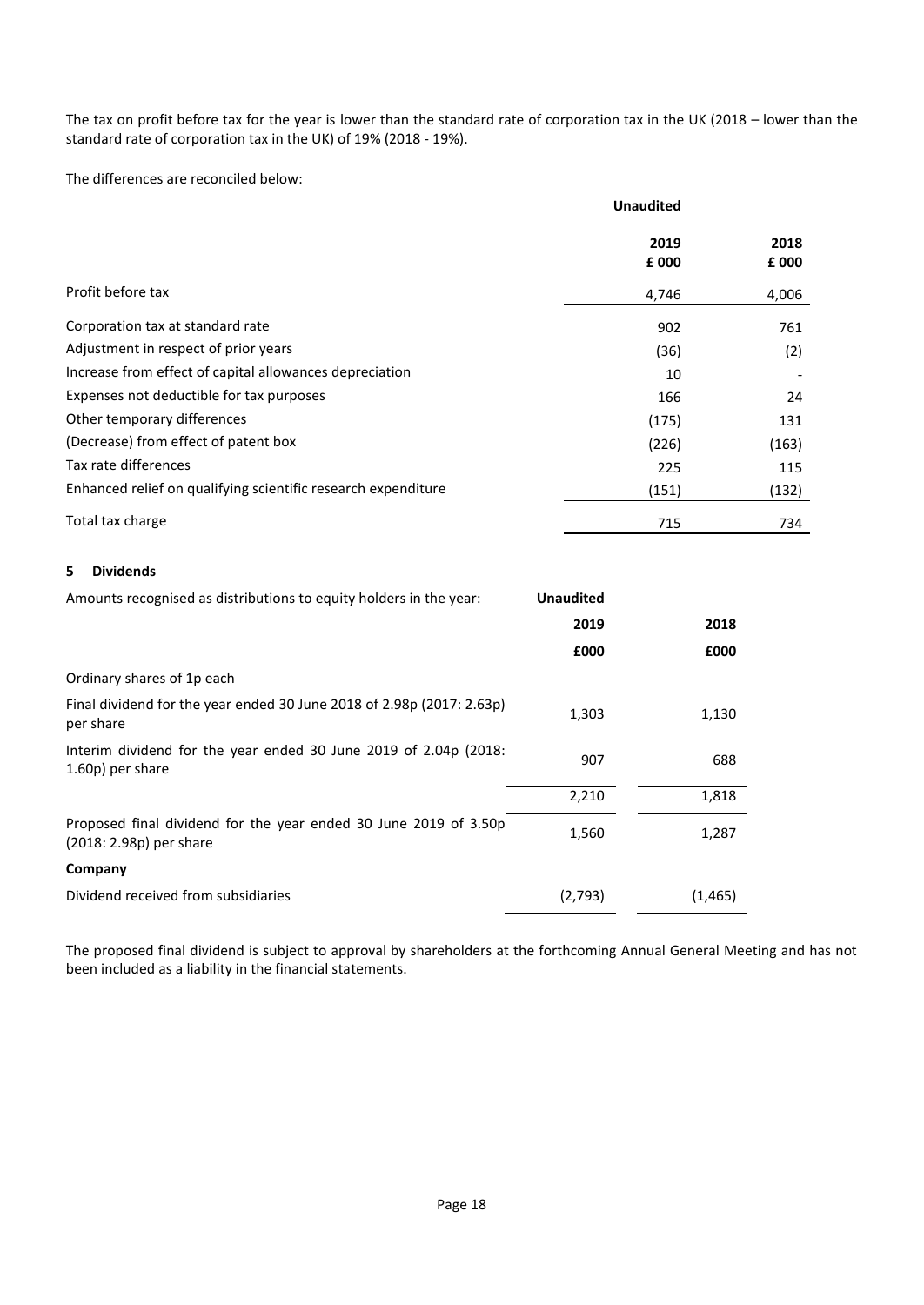#### **6 Earnings per share**

| The calculations of earnings per share are based on the following<br>profits and number of shares: | <b>Unaudited</b>  |               |
|----------------------------------------------------------------------------------------------------|-------------------|---------------|
|                                                                                                    | 2019              | 2018          |
|                                                                                                    | £000              | £000          |
| Retained profit for the financial year attributable to equity holders of<br>the parent             | 4,031             | 3,272         |
|                                                                                                    | <b>Shares</b>     | <b>Shares</b> |
|                                                                                                    | '000              | '000          |
|                                                                                                    | Number            | Number        |
| Weighted average number of ordinary shares for the purpose of basic<br>earnings per share          | 44,086            | 42,956        |
| Share options                                                                                      | 1,399             | 1,688         |
|                                                                                                    | 45,485            | 44,644        |
| Earnings per ordinary share                                                                        |                   |               |
| <b>Basic</b>                                                                                       | 9.14 <sub>p</sub> | 7.62p         |
| Diluted                                                                                            | 8.86p             | 7.33p         |

A total of 320,000 options of ordinary shares were anti-dilutive at 30 June 2019 (430,000 at 30 June 2018). Contingent options would be dilutive but are excluded. The Group also presents an adjusted basic earnings per share figure which excludes the share-based payments charge:

|                                                                                        | <b>Unaudited</b> |                   |  |
|----------------------------------------------------------------------------------------|------------------|-------------------|--|
|                                                                                        | 2019             | 2018              |  |
|                                                                                        | £'000            | £'000             |  |
| Retained profit for the financial year attributable to equity holders of<br>the parent | 4,031            | 3,272             |  |
| Adjustments:                                                                           |                  |                   |  |
| Share based payments                                                                   | 852              | 665               |  |
| Net adjustments                                                                        | 852              | 665               |  |
| Adjusted earnings                                                                      | 4,883            | 3,937             |  |
| Adjusted basic earnings per ordinary share                                             | 11.08p           | 9.16 <sub>p</sub> |  |